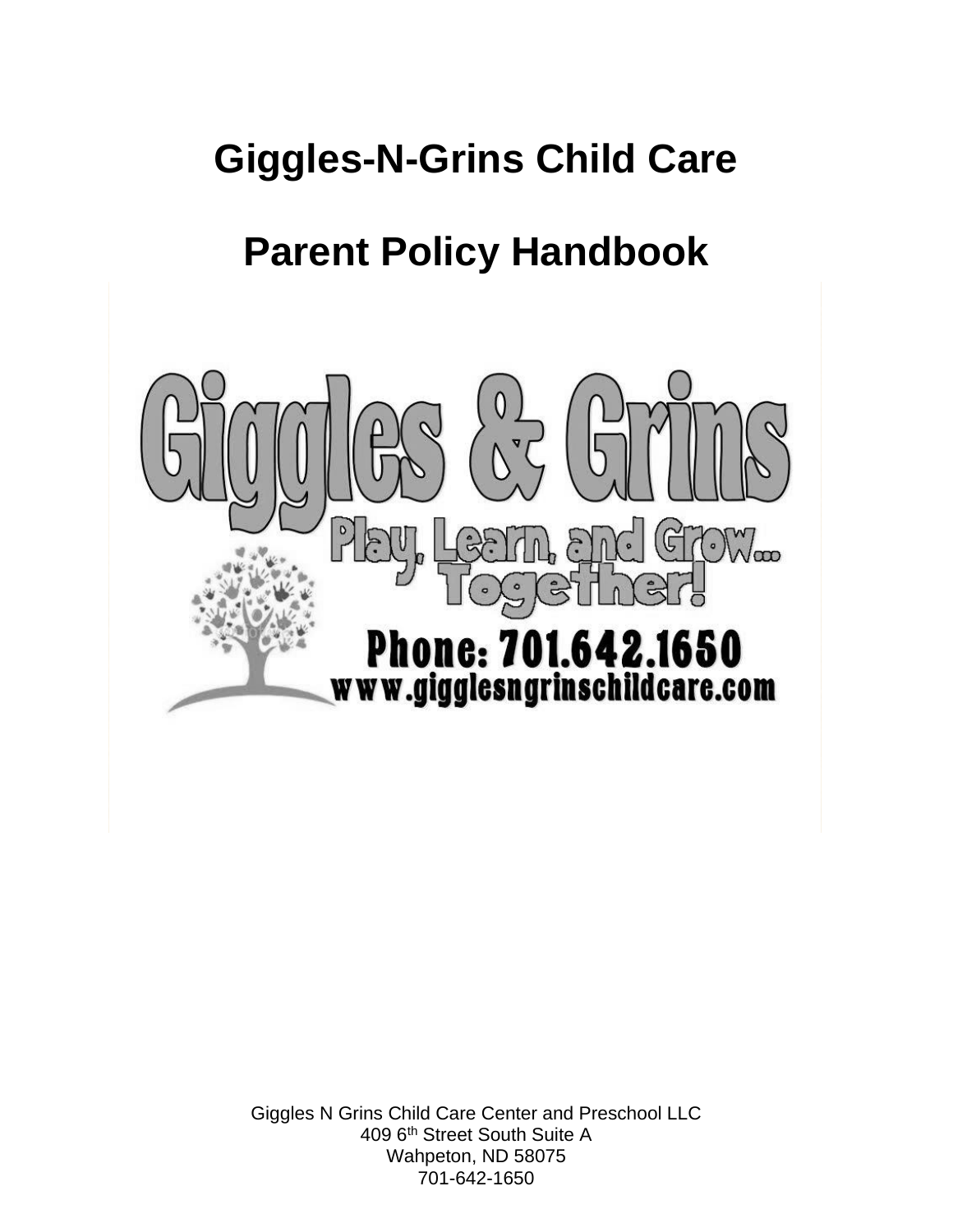# **Table of Contents**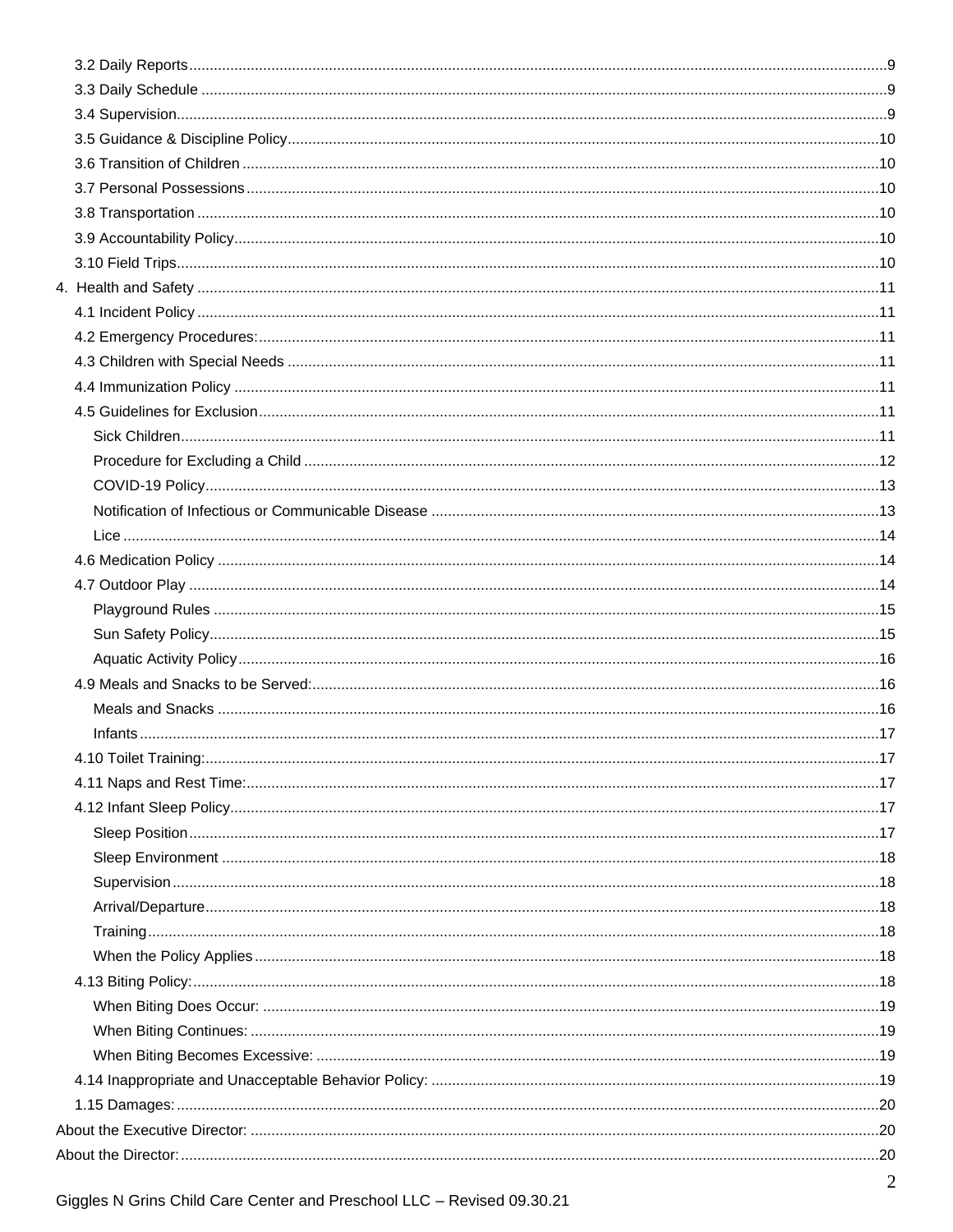# **Welcome to Giggles-N-Grins Child Care Center and Preschool!**

# <span id="page-3-0"></span>**1. About the Program**

# <span id="page-3-1"></span>**1.1 Mission**

The primary purpose of Giggles-N-Grins Child Care is to provide a safe, secure environment for children. The activities are of an educational and recreational nature and involve aspects of social, emotional, physical, and intellectual development.

#### **Things that we value at Giggles-N-Grins Child Care:**

- Sense of self worth
- Everyone can be successful
- Self-motivation
- We all can develop our abilities

# <span id="page-3-2"></span>**1.2 Licensing**

Giggles-N-Grins has multiple licenses and operates as a center and preschool facility in compliance with the laws of the state of North Dakota. A copy of the license is on display to meet the licensing requirements for the state of North Dakota. Our licensor's name is Kris Albers, and you may contact her at 701-403-5351.

# <span id="page-3-3"></span>**1.3 Hours of Operation, Holidays, Closures, Vacations, and Absences**

#### <span id="page-3-4"></span>*Hours of Operation*

Giggles-N-Grins is open Monday – Friday from 6:30am-5:30pm

#### <span id="page-3-5"></span>*Holidays*

Giggles-N- Grins will be closed during the following holidays:

- 1) New Year's Day
- 2) Memorial Day
- 3) Independence Day
- 4) Labor Day
- 5) Thanksgiving Day/The Day After Thanksgiving
- 6) Christmas Eve
- 7) Christmas Day

All holidays are paid. If these holidays fall on a Saturday, the Friday before is a paid holiday and we will be closed. If these holidays fall on a Sunday, the Monday after is a paid holiday and we will be closed.

#### <span id="page-3-6"></span>*Closures*

Giggles-N-Grins may close for Child Care Conferences and trainings. These closures will be paid days. All day closures due to weather or being short staffed will be non-paid days and will be reflected as a credit on your account and will be used towards the next billing cycle.

In the event we are forced to close because of COVID-19, or your child comes into close contact with someone at our facility, we will be offering a 50% COVID-19 discount on tuition.

#### **\*Updated July 22, 2021**

#### <span id="page-3-7"></span>*Vacations*

Parents/Guardians are required to let Amanda Gagne know ahead of time about any absences due to vacations. Inform of vacation absences by the Friday morning before the vacation.

#### <span id="page-3-8"></span>*Absences*

**You are required to notify the staff by 9 am,** if your child will be absent on a scheduled day. If children are absent for 2 weeks with no contact from parents or guardians, the contract will be terminated. Payment for absence will still be owed.

#### <span id="page-3-9"></span>**1.4 Hiring Policy:**

#### <span id="page-3-10"></span>*Hiring Practices*

- Staff are encouraged to have 12 months of previous experience in child care.
- All staff are required per licensing to have minimum hours of training annually depending on hours worked per week.
- All staff are required to have CPR, First Aid and AED certificates within 3 months of hiring.

#### <span id="page-3-11"></span>*Background Checks and Fingerprinting*

- All staff, regardless of age, must complete a federal and state background check before being allowed to start their employment.
- Neither the Director nor any staff member employed or abiding in the facility will have been found guilty of homicide, assaults, kidnapping, gross sexual imposition, corruption or solicitation of minors, sexual abuse, sexual assault, robbery, burglary, sexual performances of children, promoting or facilitating prostitution, or a similar offense.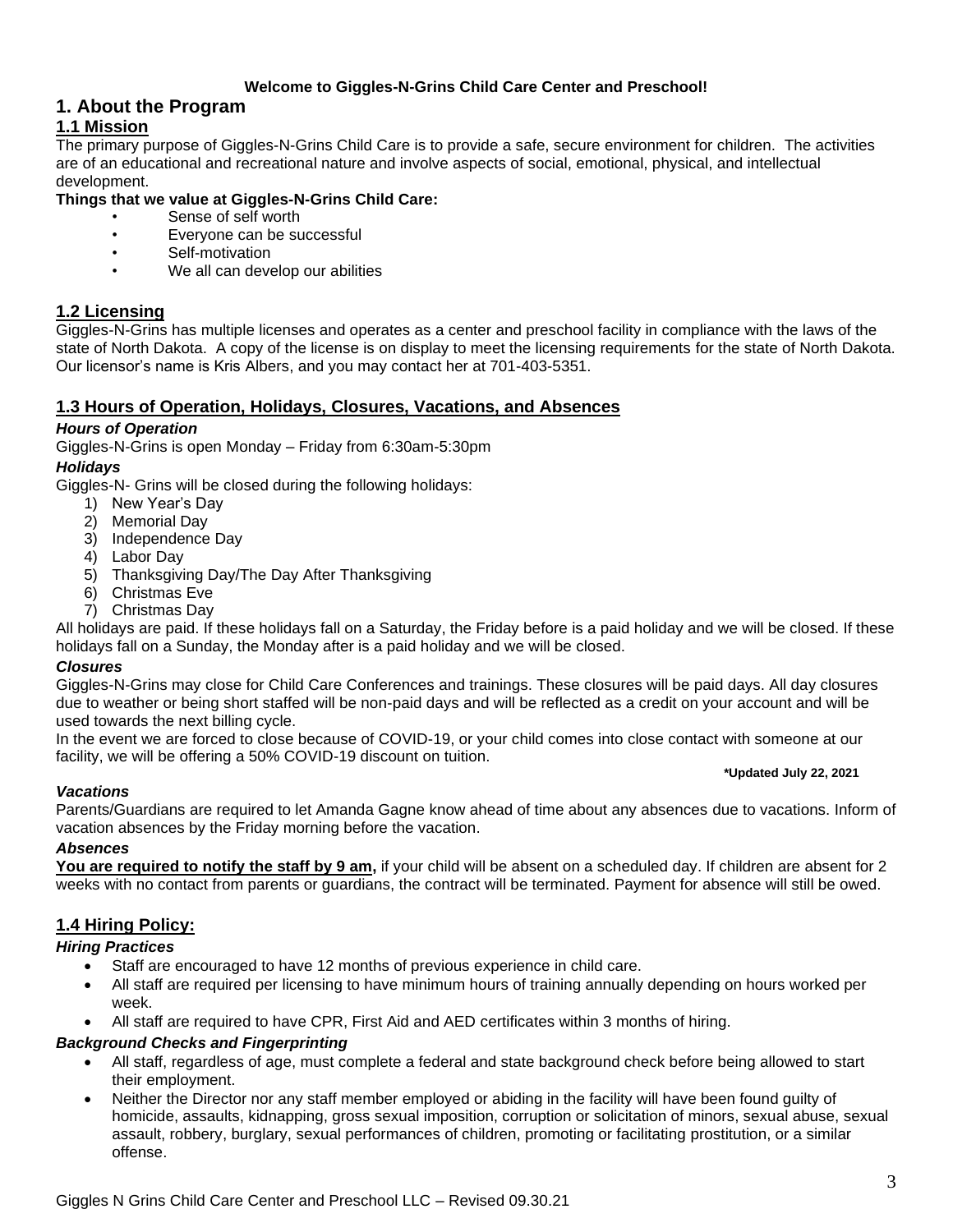#### <span id="page-4-0"></span>*Minors*

• Any staff member under the age of 18 is not allowed to be left alone with children and must always be supervised by an adult.

#### <span id="page-4-1"></span>**1.5 Grievance Procedure:**

If you have any concerns or complaints about Giggles-N-Grins, please discuss them with the Director as soon as possible. If you have a serious complaint that you feel is not be addressed, you may contact the county licensor, Kris Albers at 701-403-5351.

# <span id="page-4-2"></span>**1.6 Correction Orders:**

Within three business days of the receipt of a correction order, the licensee of Giggles-N-Grins shall notify the parent, guardian, or custodian of each child receiving care at the facility that a correction order has been issued. In addition, the licensee shall post the correction order in a conspicuous location within the facility until the violation has been corrected or for five days, whichever is longer.

# <span id="page-4-3"></span>**1.7 Mandated Reporting:**

All staff members are mandated reporters, and they will report any suspected child abuse or neglect as required by North Dakota Century Code 50-25. 1-03.

# <span id="page-4-4"></span>**1.8 Liability Insurance**

<span id="page-4-5"></span>Liability Insurance is a licensing requirement for center licenses that Giggles N Grins meets.

# **1.9 Media Release**

Giggles-N-Grins requires written permission for all children to have their picture taken. We will occasionally take pictures of children for room displays, bulletin boards and activities to take home. Giggles-N-Grins will never post pictures of children on any social media platforms or in advertising with the exception of the Procare App. Children cannot be photographed without written consent from their parents/guardians.

All records and information with respect to children, families and staff are kept confidential. Parents/Guardians will give written permission for photographs on their contract with Giggles N Grins.

# <span id="page-4-6"></span>**1.10 Visitors**

All visitors are required to check in.

#### <span id="page-4-7"></span>*Open Door Policy*

Parents are welcome to stop at Giggles-N-Grins at any time. If for some safety reasons you find the doors are locked, please call. Parents will be notified via text, email or Procare Messaging if we lock the door for any unforeseen reason (unauthorized person attempting to pick up a child, suspicious person seen around the building, law enforcement requested lock down, etc.)

#### <span id="page-4-8"></span>*Unauthorized Person*

In the event an unauthorized person, a person who is incapacitated or suspected of abuse attempts to pick up a child, he/she will not be allowed to take the child. The parent (legal guardian) will be called if that person is insistent.

#### <span id="page-4-9"></span>**1.11 Changes in Policies and Procedures:**

Current policies and practices are reviewed and changed at times. Existing policies, practices, and fees are subject to change. These changes will be communicated to the parents, and all affected by the changes.

# <span id="page-4-10"></span>**2. Enrollment**

#### <span id="page-4-11"></span>**2.1 Eligibility**

The program is designed to serve children, ages 6 weeks to 12 years old. Children may be full-time or part time (3 day minimum) participants. Registration for a full-time/part-time spot will include completion of the registration forms and a \$100 non-refundable fee per child that will go towards the first week of care. These forms and fee must be returned to the Director **one week** prior to the child's first day of attendance. Giggles-N-Grins does not deny enrollment based on race, creed, color, national origin, gender, age, or disability.

#### <span id="page-4-12"></span>**2.2 Enrollment Requirements**

#### <span id="page-4-13"></span>*Pre-Enrollment*

Pre-enrollment visits must be provided to parents/guardians to view the facility and discuss the policies. Parents/guardians shall be provided with written notice of any significant changes in services or policies.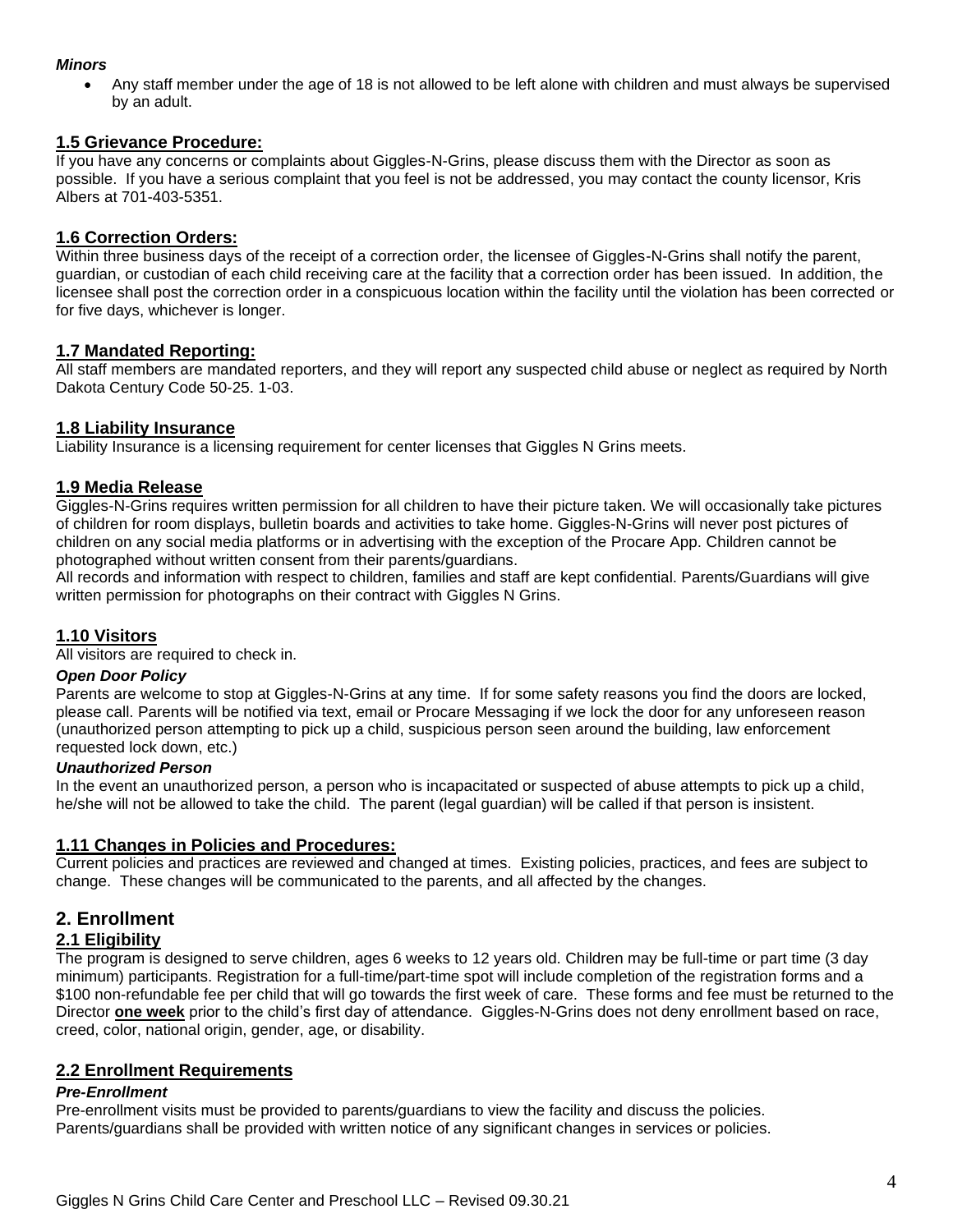Forms required to be completed prior to attendance:

- **Agreement for Child Care Services**
- **Child Information Sheet (SFN 845)**
- **Parent's Statement of Health of Child (SFN 847)**
- **Immunization Records** According to state law, you must provide Giggles-N-Grins with updated immunization records.
- **Copy of Birth Certificate** or other form of identification for your child including but not limited to social security card, insurance card, passport etc.
- **Custody Agreements**
- **Emergency Transportation Permission Form**
- **Child and Adult Care Food Program Enrollment Form**
- **Tuition Express Form** See page 7 for more information
- **Parent Consent Forms**
	- o **Sunscreen and Insect Repellant Permission Form** (Given during the months of May-August)
	- o **Diaper Cream Permission Form** applicable children (Baby Powder is NOT allowed)
	- o **Sleep Permission Form** infants under 12 months of age
	- o **Safe Infant Sleep in Childcare Form** infants under 12 months of age
	- o **Medication Permission Form** If applicable
	- o **Water Activity Permission Form** (Months of June through August)

Records need to be updated annually in accordance with North Dakota licensing laws. We will update all records **one year** from the time of enrollment. Immunization records need to be updated as soon as new immunizations are given. It is the parent's responsibility to provide us with updated phone numbers, addresses, authorized pick up persons, emergency contact information, new health care providers, medical conditions, and allergies. These items will need to be added or corrected on the Child Information Sheet and or Parent's Statement of Health.

#### <span id="page-5-0"></span>*Confidentiality*

All records and information with respect to children, families, and staff are kept confidential. Giggles-N-Grins will do all we can to protect your family's privacy and will abide by the state privacy law. Written permission must be given to reveal specific information to outside agencies.

#### <span id="page-5-1"></span>*Custody Arrangements*

In the event of joint or sole custody of a child(ren) enrolled in Giggles N Grins Child Care, a legal copy of the custody agreement along with a monthly calendar with the dates and time of custodial exchange must be given to the Director. If there is no custody agreement on file, we must provide equal rights to both parents. If changes occur, a written statement detailing the changes of schedule or custody must be given to the director with both parent's signatures on the written statement. A current copy of the legal custody agreement must be kept on file.

# <span id="page-5-2"></span>**2.3 Responsibilities of Parents/Guardians**

- 1) Children's Arrival and Parent/Guardian Departure
	- a) Parents/Guardians need to notify Giggles-N-Grins of any changes in schedule.
	- b) Parents/Guardians should walk their children into and out of the facility at arrival and departure. Parents/Guardians should help their children out of their coats and hang in proper spot. Child's hands should be washed when entering the classroom. A verbal exchange with the staff is required at both arrival and departure to ensure staff are aware child has arrived or is departing.
	- c) Parents/Guardians can park in the parking lot. Please keep sidewalk open so people that are entering and exiting the facility can walk by. Please use caution when entering and exiting parking lot.
	- d) Parents/Guardians should remove infants from the car seat as well as outerwear upon arrival.
	- e) Upon departure, parents/guardians should place their own child in their car seat and secure the car seat safety straps.
	- f) If Giggles-N-Grins suspects the person picking up the child is under the influence, a staff member will call one of the alternative people listed to transport the child.
	- g) It is important that parents/guardians/authorized pick-up sign their child in and out. Parents/Guardians have three options for signing their children in and out.
		- i) Check In Kiosk
		- ii) GPS via Procare App (Wahpeton Only)
		- iii) Contactless scan code via Procare App
- 2) Authorization to Pick Up Child(ren)
	- a) Only authorized people listed on your Child Information Sheet may pick up the child(ren) from the program. Please notify Amanda Gagne if any contact information changes.
	- b) Unknown adults will be asked for a Photo ID before children are to be released.
	- c) If there is a court order (such as a divorce settlement or restraining order) that limits the rights of one of the child's biological parents to drop-off/pick-up child(ren), you must provide Giggles-N-Grins with a copy of that court order.
	- d) Authorized pick up are required to be 16 years of age or older.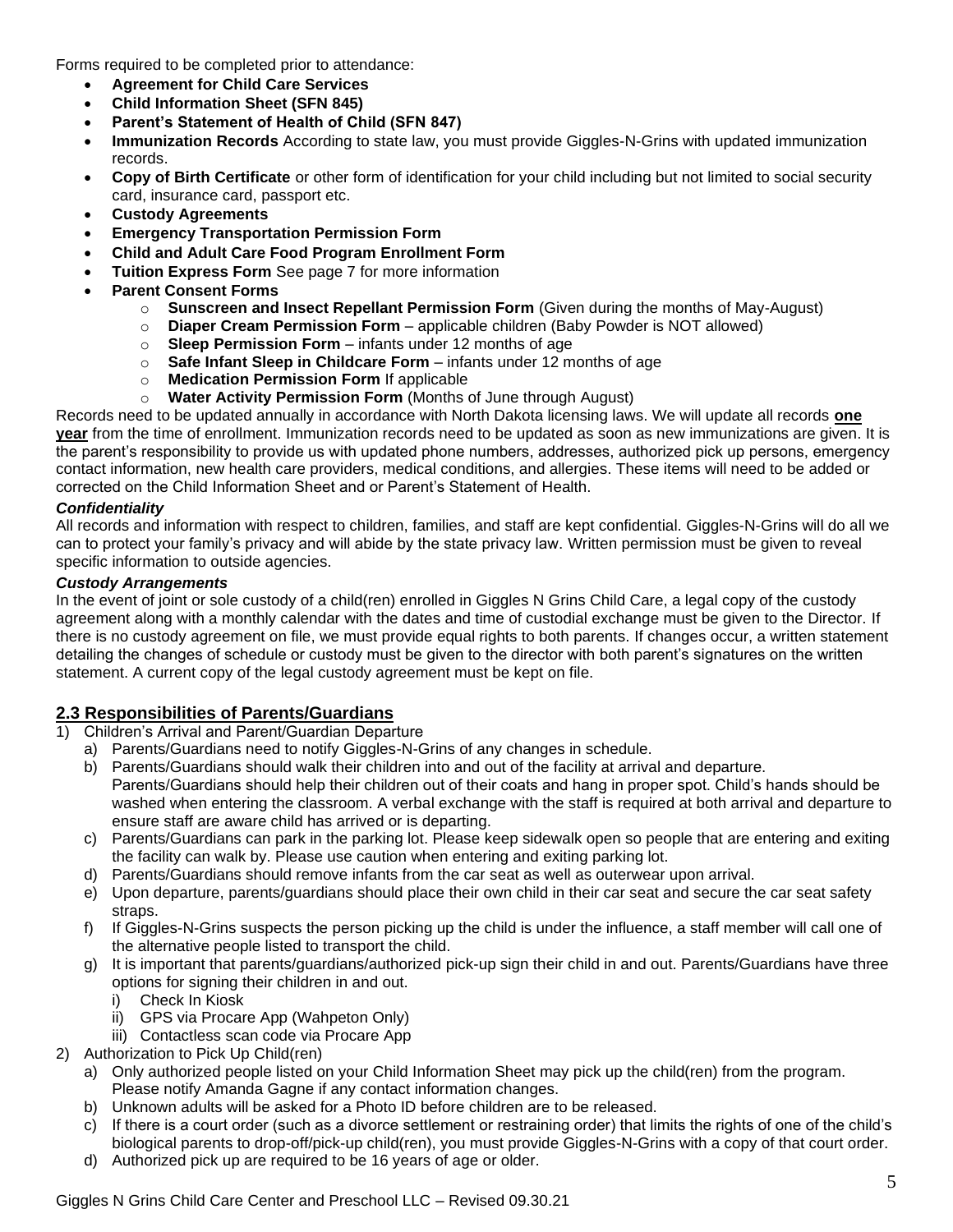- e) Follow North Dakota car safety restraint laws.
- 3) Parent/Guardian and Staff Communication
	- a) Information boards are located right outside the door of each classroom. There is also a information board located in the entry way.
	- b) Giggles-N-Grins will use various ways to communicate with parents such as newsletters, phone calls, emails, texting, and messaging through the Procare App. A monthly newsletter will be emailed at the beginning of each month.
	- c) All parent/guardians should refrain from using their cell phones during arrival and departure time.
- 4) Required Supplies
	- a) Parents/Guardians are responsible for providing extra clothing (appropriate size and for the season) for each child in case they become soiled.
	- b) Required supplies needed:
		- i) Infants
			- Diapers
			- Wipes
			- Bottles (3-4)
			- Diaper Cream
			- Breast Milk/Formula (If not using formula provided by Giggles-N-Grins)
		- ii) Toddlers
			- Diapers/Pull Ups
			- Wipes
			- Diaper Cream
			- Crib Sheet
			- Winter Gear (Winter Months Only)
				- o Winter Coat
				- o Snow pants
				- o Hat
				- o Mittens/Gloves
				- o Boots
		- iii) Preschoolers
			- **Crib Sheet**
			- Winter Gear (Winter Months Only)
				- o Winter Coat
				- o Snow pants
				- o Hat
				- o Mittens/Gloves
				- o Boots

# <span id="page-6-0"></span>**2.4 Fees**

<span id="page-6-1"></span>

| <b>Fee Schedules</b> |
|----------------------|
|                      |

| <b>Full-Time Fee Schedule</b>                 |               |
|-----------------------------------------------|---------------|
| Infants (6 weeks old - 17 months)             | \$185.00/week |
| Toddlers (18 months - 2 years)                | \$175.00/week |
| Preschoolers (3 years - 5 years)              | \$160.00/week |
| School Agers (6 years - 12 years)             | \$150.00/week |
| Before/After School (Kindergarten - 12 years) | \$60.00/week  |
| Before School (Kindergarten - 12 years)       | \$20.00/week  |
| After School (Kindergarten-12 years)          | \$40.00/week  |
|                                               |               |

| Part-Time Fee Schedule (Min. 3 days a week)   |             |  |
|-----------------------------------------------|-------------|--|
| Infants (6 weeks - 17 months)                 | \$40.00/day |  |
| Toddlers (18 months - 2 years)                | \$37.00/day |  |
| Preschoolers (3 years - 5 years)              | \$35.00/day |  |
| School-Agers (6 years - 12 years)             | \$33.00/day |  |
| Before/After School (Kindergarten - 12 years) | \$12.00/day |  |
| Before School (Kindergarten - 12 years)       | \$4.00/day  |  |
| After School (Kindergarten - 12 years)        | \$8.00/day  |  |
| Hourly (Before/After Preschool Only)          | \$7.00/hour |  |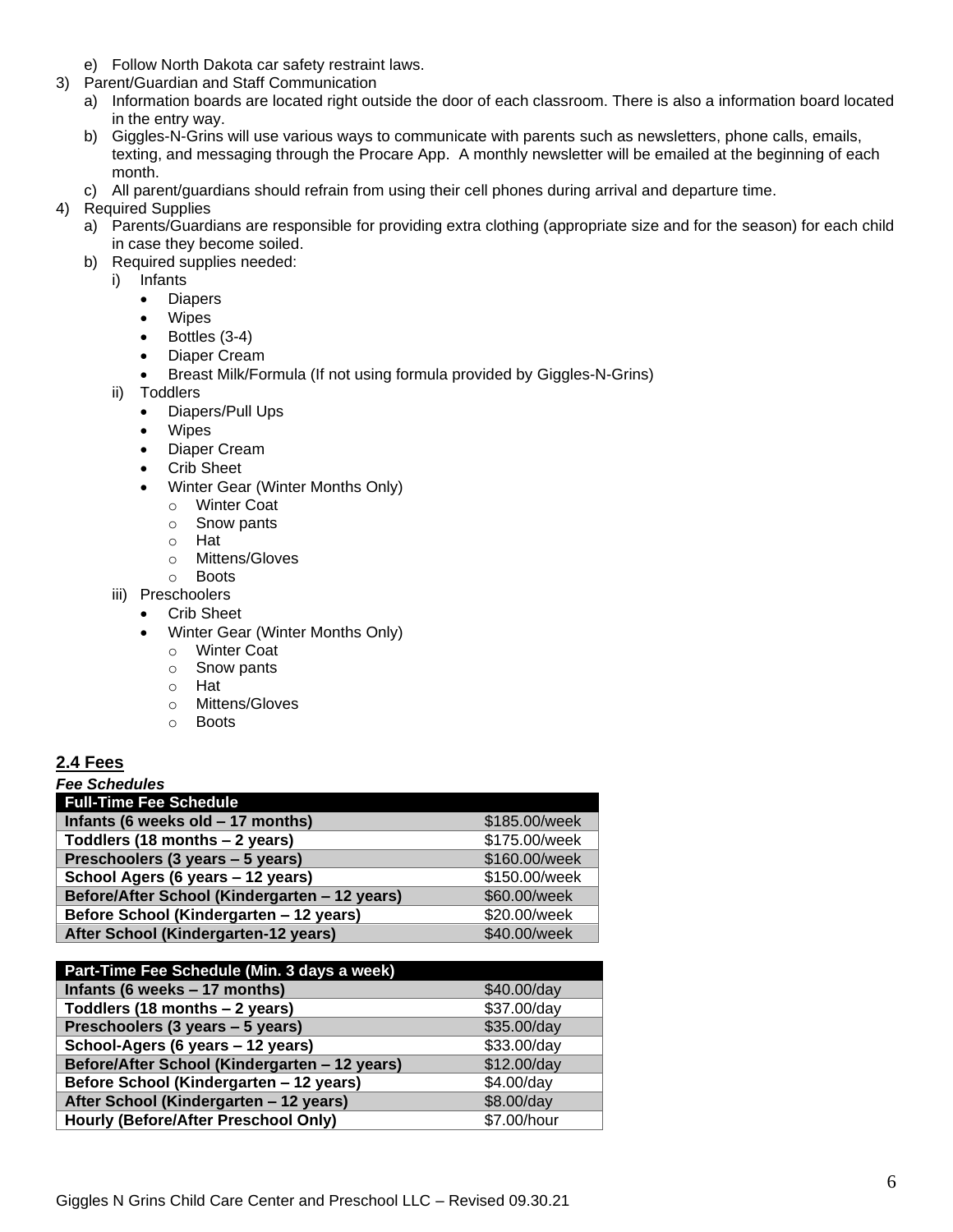| <b>Miscellaneous Fees</b>                |                |
|------------------------------------------|----------------|
| Deposit (nonrefundable)                  | \$100.00/child |
| <b>Late Payment Fee</b>                  | \$5.00/week    |
| <b>After-Hours Pick Up</b>               | \$1.00/minute  |
| <b>Wipes</b>                             | \$3.00/pack    |
| <b>Diaper</b>                            | \$1.00/diaper  |
| Handling Fee (Payments in Cash & Check)  | \$5.00/payment |
| <b>ACH Transaction Fee</b>               | \$0.75/payment |
| <b>Credit/Debit Card Transaction Fee</b> | \$1.50/payment |
| NSF Fee (plus bank fees)                 | \$35.00/check  |

**Updated September 27th, 2021. Updated February 18th, 2019.**

# <span id="page-7-0"></span>*Payment Policy*

- Payments are due the Friday prior to week of care, unless other arrangements have been made with the Director, Amanda Gagne. Payments can be made weekly, biweekly, monthly, bi-monthly.
- Accepted payments are cash, check, online (myprocare.com), or automatic recurring payments via Tuition Express.
- Please make checks payable to **Giggles N Grins**. Payments should be placed into the black payment box next to the office door/check in kiosk. Please use payment envelope provided near check in kiosk. Payment made using cash or check will incur a \$5.00 handling fee.
- NSF policy payments must be made within 48 hours of notification with a money order or cash. Payments to follow will be in cash, credit card or money order. A \$35 NSF fee plus any bank fees for returned checks will be charged.
- Prepayments and credits on account are non-refundable. Prepayments must be used or are transferrable to another account.
- Collection procedures will be initiated in the event of non-payment.
- In the event we are forced to close COVID-19, or your child comes into close contact with someone at our facility, we will be offering a 50% COVID-19 discount on tuition.
- A \$5.00 a week charge will be issued for each week the payment is late unless other payment arrangements have been made prior. If payment is one week late, childcare will be discontinued.
- If families receive county assistance, Giggles-N-Grins must receive a Child Care Certificate stating the dollar amount that is covered by the county and what the monthly co-pay will be. Monthly co-pay must be paid before the child may start attending Giggles-N-Grins. Monthly Co-Pays are to be paid on the 1st business day of the month. Failure to pay co-pay by the 1<sup>st</sup> business day of the month will interrupt childcare services. Parents/Guardians must make payments for child care until a child care certificate is received.

#### <span id="page-7-1"></span>*Tuition Express*

Tuition Express, part of our Procare Software management system, allows us to process tuition and fee payments safety, quickly and efficiently. Once enrolled in Tuition Express, your tuition and fee payments will be paid automatically and on a schedule that has been agreed upon. Giggles-N-Grins can produce a receipt for the payment, or you can receive instant email notification by signing up at [www.tutitionexpress.com.](http://www.tutitionexpress.com/)

Your personal account information is safe with Tuition Express – safer, in fact, then paying by check. Automated payments have proven safer than writing checks and eliminated potential check fraud or identity theft. Parents/Guardians are able to sign up for reoccurring payments using either Credit/Debit Card or ACH (Checking/Savings Account).

#### <span id="page-7-2"></span>*Sick and Vacation Allowance*

Any child who has a full-time contract with Giggles-N-Grins Child Care is allowed **5 days per year** to be used for vacation or sick days. Please inform the Director of when these days will be used. Vacation/sick allowance can be used in daily increments.

# <span id="page-7-3"></span>*Waiting List*

#### **Information needed to be added to the waiting list:**

- Parents/Guardian's first and last names
- Best contact telephone number(s) and or email address.
- Expected start month
- Child's name
- Date of Birth (unborn children may be added to the list with expected month and year of birth
- Full Time or Part Time Enrollment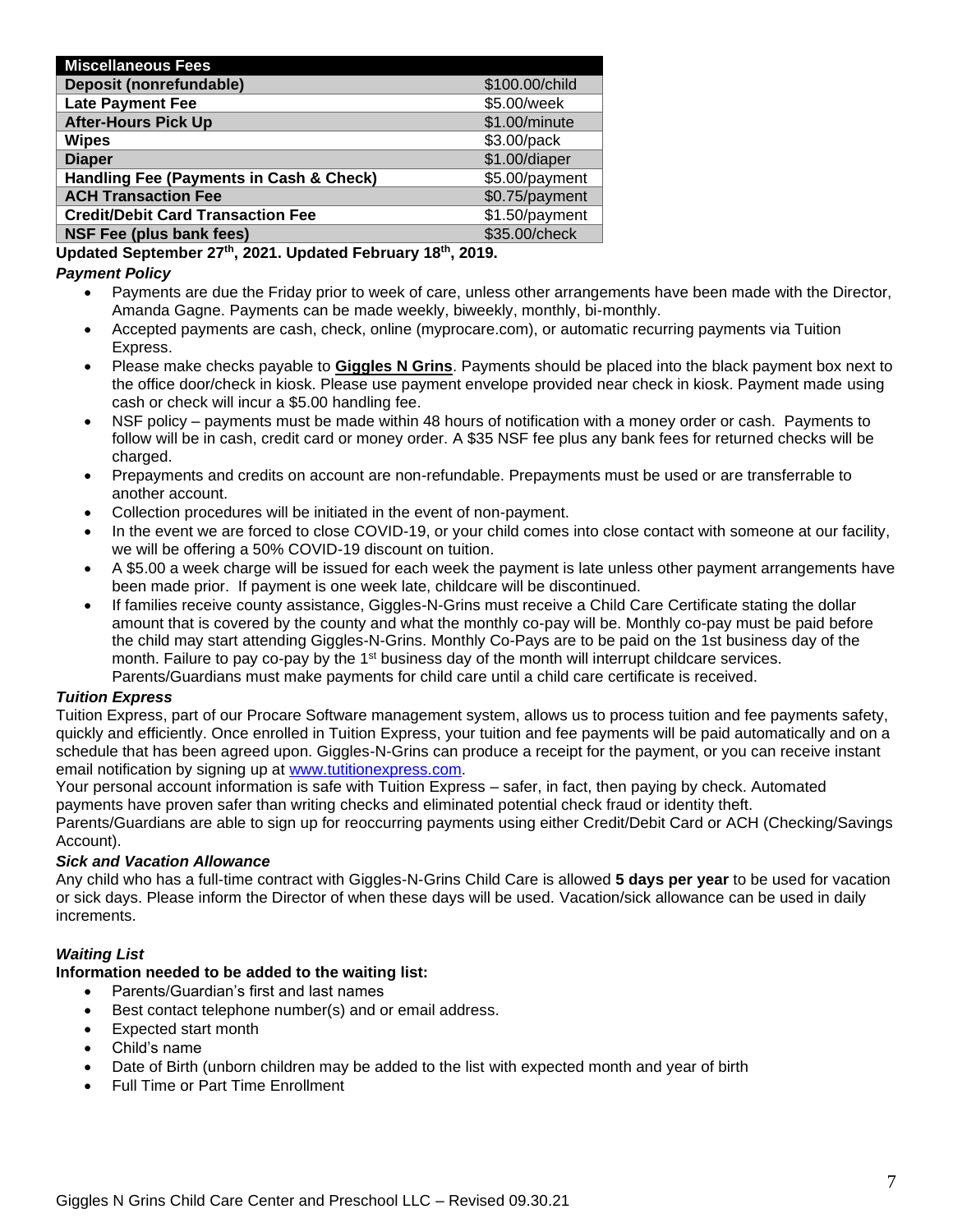# <span id="page-8-0"></span>*Waiting List Process*

- **1)** To be added to the waitlist, call or email [amanda.gagne@gigglesngrinschildcare.com,](mailto:amanda.gagne@gigglesngrinschildcare.com) or submit online at [www.gigglesngrinschildcare.com](http://www.gigglesngrinschildcare.com/)
- **2)** Provide the required information for your file on the waiting list: Be mindful and strategic of your expected start month, you may also put the earliest start month you will consider for e.g., you are willing to start in March, but you really need a space for May.
- **3)** If there are any changes to your contact information, please contact the center to update your file.
- **4)** There is no specific length of time that you need to be on the list to be offered a space.
- **5)** Spaces are created when a family leaves the center. There is no specific time, however the months of July, August, and September have the most movement. Space can be available at any time of the year and at any point in the month.
- **6)** We are usually able to contact families 2-4 weeks before any given space opens, as parents are only required to give us a 2 week notice of withdrawal.
- **7)** Only once the withdrawal is confirmed in writing can we begin to find a family for the space.
- **8)** With all spaces available at the center, the director will call families with the highest seniority date that are eligible to start. Parents who are waiting for a particular month are contacted when spaces are available. Even if the month you specified has already passed, they will be offered space.
- **9)** Once a family is called from the waiting list, they are given a specific time frame to return the call and express continued interest in the space available. If there is no return call, a call will be made to the next family in line.
- **10)** Once a child is officially offered a space, if you would like to accept it, families will be required to provide a \$100.00 deposit per child. The deposit will be applied towards the first week of care.
- **11)** Families will remain on the centers list until the family has asked to be taken off the list.

#### <span id="page-8-1"></span>*Late Pick-Up/Arriving Early*

Contracted hours for full-time/part-time contracts are 6:30am to 5:30pm Monday through Friday. Children picked up later than 5:35pm will incur a fee of \$1/min. until the child is picked up. Continued late pick-up will result in termination of child care contract. Because we open at 6:30am, there is no guarantee there will be someone here earlier.

### <span id="page-8-2"></span>*Termination Policy*

- **1) Client**
	- **a)** Client has the right to terminate but must give a two-week notice. Payment is due for the notice period whether the child(ren) attends or not.
- **2) Program**
	- **a)** Giggles-N-Grins may terminate the contract at will. Giggles-N-Grins will give parents/guardians two weeks to find different care.
	- **b)** Program reserves the right to terminate immediately if the client does not meet contract and policy obligation.

#### **3) Reenrollment**

**a)** A 30-day written notice is required if you choose to withdraw and reenroll the child from Giggles-N-Grins. Withdrawal and reenrollment is only permitted during the summer months. Withdrawal and reenrollment requires a \$100.00 deposit per child to hold the spot.

# <span id="page-8-3"></span>**2.5 Schedules**

#### <span id="page-8-4"></span>*Attendance*

Families will be billed for days the child(ren) are scheduled whether child is in attendance or not except for when using vacation allowance days, or days stated under 1.2 Hours of Operation, Holidays, Closures, Vacations, and Absences. Children need to be at daycare no later than 9:30am each morning. Having children arrive before this time allows for easier planning. If you are unable to arrive by 9:30am, please call or message on the Procare App that you will be arriving late. If parents/guardians do not contact Giggles-N-Grins staff by 9:00am, someone will reach out. If you are unable to arrive by 9:30am and we cannot reach you, we ask that you keep your child home for the day. There are exceptions for appointments and emergencies, we just ask that you let administration know ahead of time.

\*Updated 6/23/2020

#### <span id="page-8-5"></span>*Changing Schedule*

Giggles-N-Grins requests a two week notice of any changes in the schedule. Any changes in the schedule are not guaranteed but will be evaluated on a case-by-case need.

#### <span id="page-8-6"></span>**2.6 Storm Days**

The program will remain open the usual hours if the public schools close early or are closed for the entire day. We will close if there are no children to care for due to the weather or the roads become too unsafe to travel. We may also open late or close early if the weather becomes unsafe. You will find closing information on our Facebook page as well as on Valley News Live. If Giggles-N-Grins closes early or opens late, parents will receive a text message (if signed up), an email and a message via the Procare App.

The program will close any time plows are pulled off the roads and it is no longer safe to travel on the roads. We will close for the day or close early if County Road 13 or County Road 210 close.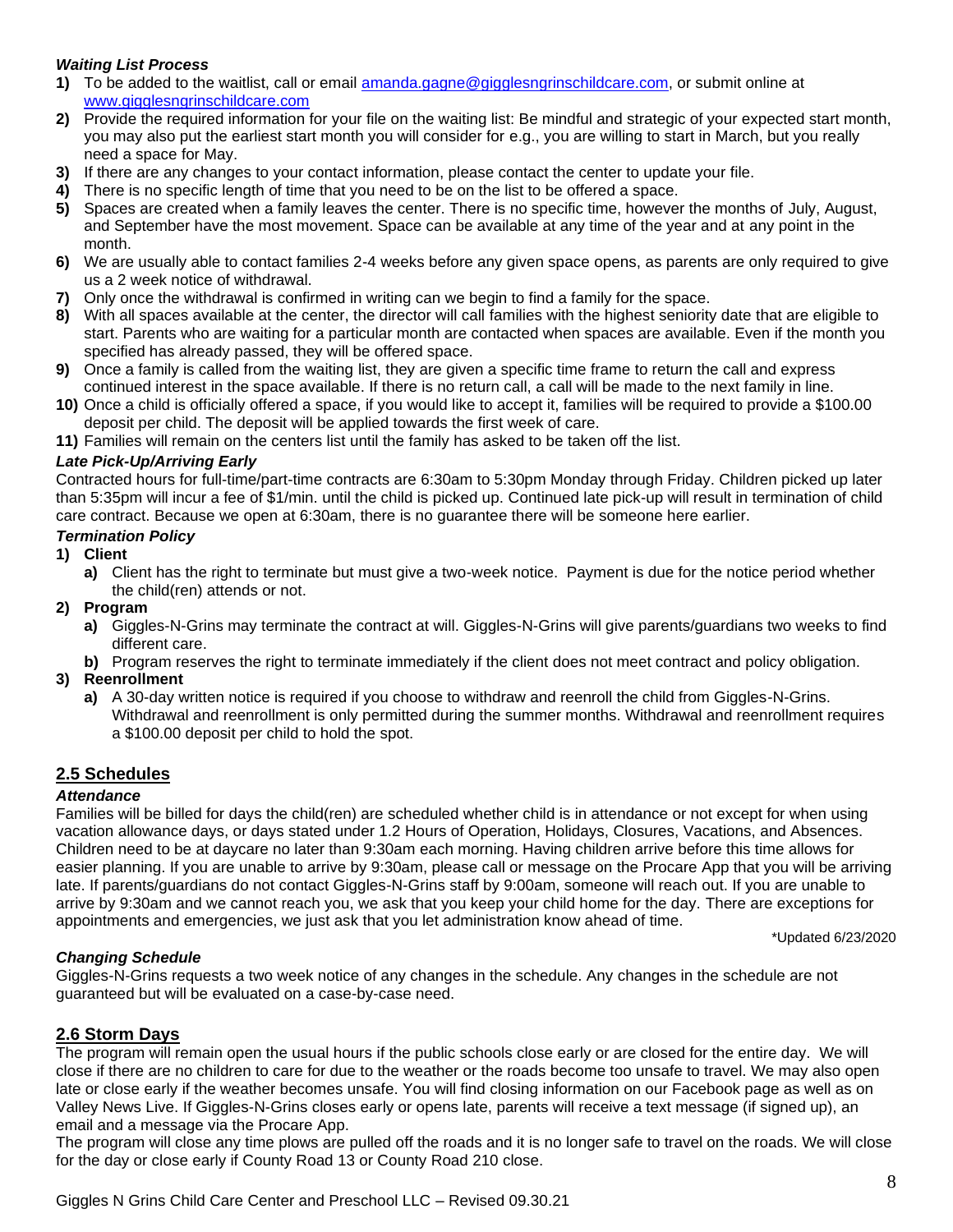# <span id="page-9-0"></span>**3. Program Policies and Procedures**

# <span id="page-9-1"></span>**3.1 Curriculum Overview**

Lead teachers are encouraged to choose their own curriculum. Curriculum must include language/literacy, math, science, fine and gross motor activities, art, sensory exploration, and social studies. Curriculum must be brought to Amanda Gagne and Rachel Jonason for approval.

# <span id="page-9-2"></span>**3.2 Daily Reports**

Staff will provide a daily report on infants and toddlers through an app called "Procare". Daily reports explain what they ate for the day, nap times, diaper changes and supplies that are needed. Staff and parents can communicate through this app with messages as well. New families will receive an email with instructions on how to register.

# <span id="page-9-3"></span>**3.3 Daily Schedule**

Daily Schedules are posted in each room and outside the door of each classroom. Infant/Toddler schedules are flexible to allow for moods of the children on any given day. The daily routine fosters development of good health habits, selfdiscipline, adequate indoor/outdoor play, rest/sleep, and mealtimes with opportunity for various experiences. The environment protects the children from physical harm without restricting physical, intellectual, emotional, and social development. Environment and interaction requirements are complied with and reviewed.

| Room 1 (Infants) |                          |                | Room 2 (Toddlers)                    |
|------------------|--------------------------|----------------|--------------------------------------|
| <b>Time</b>      | <b>Activity</b>          | Time           | <b>Activity</b>                      |
| $6:30a-8:00a$    | <b>Arrival Time</b>      | $6:30a-8:30a$  | Arrival/Breakfast                    |
| $8:00a-9:00a$    | <b>Breakfast/Diapers</b> | $8:30a-9:00a$  | <b>Free Play</b>                     |
| $9:00a-9:30a$    | Arts and Craft           | $9:00a-9:15a$  | <b>Diapers</b>                       |
| $9:30a-10:00a$   | <b>Morning Snack</b>     | $9:15a-9:30a$  | <b>Morning Snack</b>                 |
| 10:00a-11:00a    | Free Play                | $9:30a-10:00a$ | Art                                  |
| 11:00a-11:40a    | Lunch                    | 10:00a-10:30a  | <b>Circle Time/Music</b>             |
| 11:40a-12:00p    | <b>Diapers</b>           | 10:30a-11:00a  | Outside/Walk                         |
| 12:00p-2:30p     | Nap Time                 | 11:00a-11:30a  | Lunch                                |
| 2:30p-3:00p      | Afternoon Snack          | 11:30a-12:00p  | <b>Diapers</b>                       |
| 3:00p-4:30p      | Free Play/Outdoor        | 12:00p-2:30p   | Naptime                              |
| 4:30p-5:30p      | Clean Up/End of Day      | 2:30p-5:30p    | Diapers, Afternoon Snack, Free Play, |
|                  |                          |                | Outside                              |

| Room 3 (Preschoolers) |                                 | Room 5 (3 Year Olds) |                                                 |
|-----------------------|---------------------------------|----------------------|-------------------------------------------------|
| <b>Time</b>           | <b>Activity</b>                 | Time                 | <b>Activity</b>                                 |
| $6:30a-8:15a$         | Arrival/Breakfast/Free Play     | $6:30a-8:30a$        | Arrival/Breakfast                               |
| 8:15a-9:00a           | <b>Free Play</b>                | 8:30a-9:00a          | <b>Free Play</b>                                |
| $9:00a-9:20a$         | Circle Time/Calendar/Story Time | $9:00a-9:30a$        | Circle Time                                     |
| 9:20a-9:45a           | <b>Music &amp; Movement</b>     | $9:30a-9:45a$        | <b>Morning Snack</b>                            |
| 9:45a-10:00a          | Morning Snack                   | 9:45a-10:15a         | Daily Project                                   |
| 10:00a-10:30a         | <b>Morning Work/Projects</b>    | 10:15a-11:00a        | Outside Play/Music & Movement                   |
| 10:30a-11:15a         | Outside Play/Walk/Yoga          | 11:00a-11:15a        | Clean Up/Diapers/Potty                          |
| 11:15a-11:45a         | Lunch                           | 11:15a-11:45a        | Lunch                                           |
| 11:45a-2:30p          | Quiet Activates/Naptime         | 11:45a-12:15p        | Clean Up/Movie                                  |
| 2:30p-2:45p           | Afternoon Snack                 | 12:15p-2:30p         | Naptime                                         |
| 2:45p-5:30            | Free Play/Outside Play          | 2:30p-5:30p          | Diapers, Afternoon Snack, Free Play,<br>Outside |

# <span id="page-9-4"></span>**3.4 Supervision**

Supervision means a staff member is responsible for care/teaching children being within sight or hearing range of an infant, toddler, or preschooler at all times so the staff member is capable of intervening to protect the health and safety of the child. For the school-age child it means a staff member is available for assistance and care so that the child's health and safety is protected.

Children should not depart the child care premises unsupervised regardless of age. They must be picked up by a parent or another authorized person. School Age children must have permission to ride the school bus via the Agreement for child care services.

Giggles-N-Grins is not responsible for injuries due to an accident during active play, the child's coordination, or by another child. Parents are responsible for the insurance coverage of their own children. Giggles-N-Grins is also not responsible for lost or broken personal items.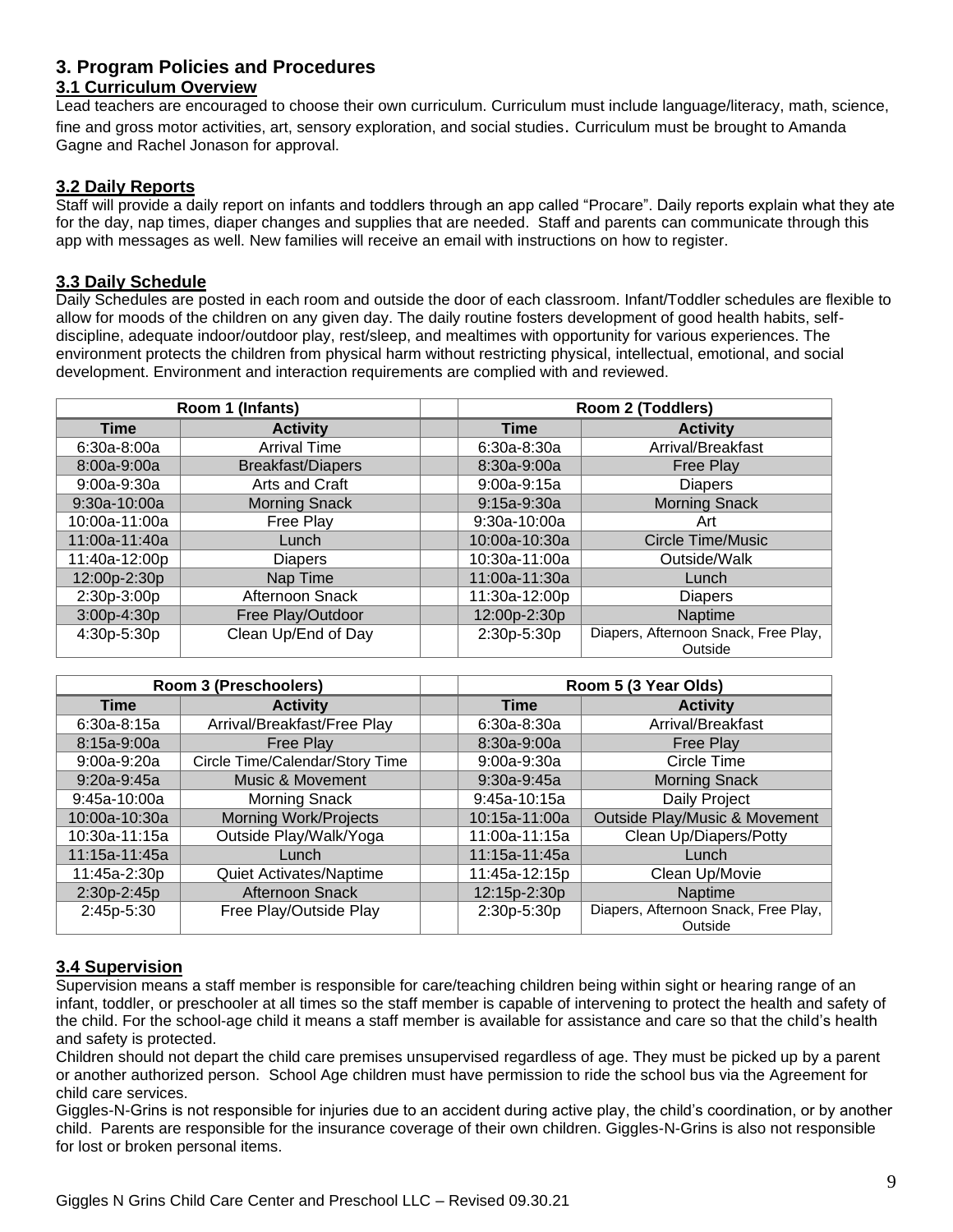# <span id="page-10-0"></span>**3.5 Guidance & Discipline Policy**

Discipline is not punishment; it is a learning process. Behavior guidance is tailored to the developmental level of the child. Many approaches dealing with behavior guidance are:

- 1) Talking with the child explaining what is acceptable and what is not, explaining to the child that the action was unacceptable (not the child as the person), explaining the rules and consequences.
- 2) Redirect the child away from problems towards another part of the classroom with another toy or activity.
- 3) Provide immediate and directly related consequences for a child's unacceptable behavior (ex. Destructive to a toy the toy would be off-limits to the child for a specific amount of time) and offering another solution to the situation (ex. Sharing, taking turns)
- 4) Repeated unacceptable behavior will be documented. If a child has repeated unacceptable behavior, a meeting will be set up with the parent, and a behavior guidance plan will be put in place. See Unacceptable and Inappropriate Behaviors Policy.
- 5) **Time Outs** for children under the age of two are not allowed. If a time out is necessary, the age of the child determines how many minutes the time out lasts. Ex., 4 years old for 4 minutes.
- 6) Duplicate toys and large motor activities help to prevent many problems from occurring.
- <span id="page-10-1"></span>7) Corporal (physical) punishment is never allowed and will result in immediate termination.

# **3.6 Transition of Children**

Children will be transition to the next ages group based on three factors: Chronological age, staffing, and maturity of child. Parents/Guardians wishes are always respected but may not always be granted due to the above factors.

#### <span id="page-10-2"></span>**3.7 Personal Possessions**

The staff work hard to provide your child with fun, educational activities to do while they are at Giggles-N-Grins. Please do not bring toys, puzzles, books, etc. from home. This way we can avoid special toys from being lost or damaged. There will be scheduled share days or toy days – parents will be notified via email or newsletter. Your child can bring **one** stuffed animal/doll that does **not make noise** and a blanket from home for rest time. Please send a full change of clothes (shirt, underwear, pants, and socks) appropriate for the season to be kept on site.

#### <span id="page-10-3"></span>**3.8 Transportation**

- Giggles-N-Grins will provide transportation for local fieldtrips for school agers (Kindergarten to 12-year-old) when necessary. All field trips planned will be posted ahead of time on the bulletin board in the entrance and a permission slip will need to be signed by the parents. We will walk to local locations – library, parks, etc.
- Parents/Guardians will sign an Emergency Transportation Permission Form at enrollment that gives Giggles-N-Grins, and its staff members consent to transport a child(ren) in the event of an emergency/evacuation.
- Children will never be left in a vehicle unattended. Children will be placed in age appropriate, compliant child safety restraints if needed.
- Giggles-N-Grins liability insurance covers staff member's vehicles when transporting children. Drivers will be 18 years and older. All drivers must have a valid driver's license.

#### <span id="page-10-4"></span>**3.9 Accountability Policy**

- If the child(ren) will not be attending or is going to be more than 10 minutes late, you must notify the program. The director/staff member will call the parent/guardian or emergency designee if the parent/guardian cannot be reached.
- During the school year, the school bus (typically bus 11) arrives at the program at or around 3:19pm. If the child does not get off the school bus, the school will be called to see if the child failed to get off the bus. If the child was not on the bus, the parents/guardian will be called. If the program is unable to locate either parent/guardian, they will contact the emergency contact person provided by you. If all efforts fail to find a responsible party, staff will notify the Wahpeton Police Department.

# <span id="page-10-5"></span>**3.10 Field Trips**

Parents will be notified of the location and time of any field trips. The parent must sign a form granting permission for a child's participation on each field trip. If written permission is not given, your child may not attend the field trip. Permission must be given whether the child will be walking or riding in a vehicle.

<span id="page-10-6"></span>It is our policy that staff will take along a first aid kit, emergency contact information and any emergency medication and a copy of the care plan for children with special needs.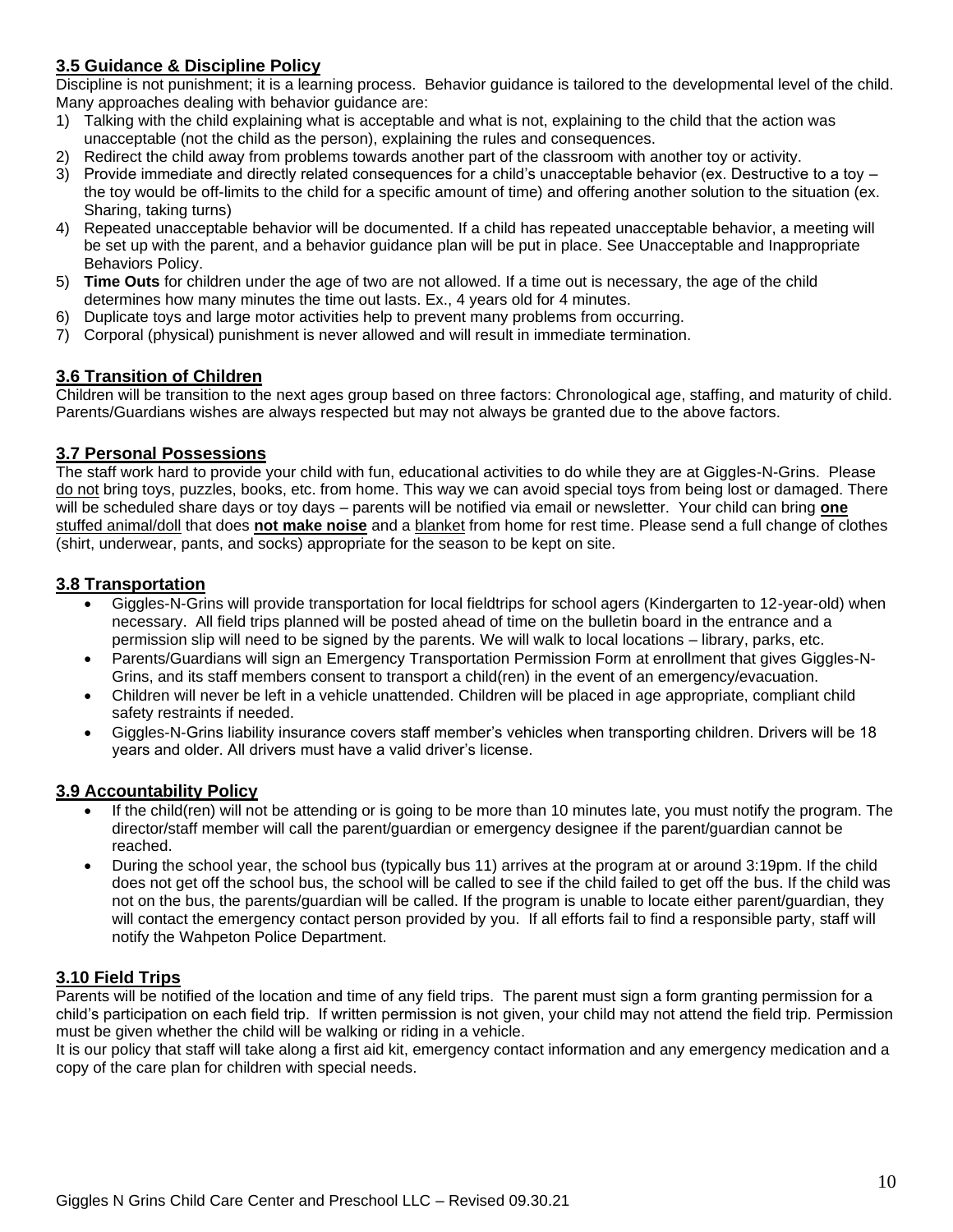# **4. Health and Safety**

# <span id="page-11-0"></span>**4.1 Incident Policy**

Incident Reports need to be written anytime a child injures themselves. First Aid will be administered if the child requires it. Parents will be called in the event a child requires emergency care. If parents are unavailable, persons indicated on the registration form will be notified. In the event none of the above can be reached and it is an extreme emergency situation, the child will be taken to the nearest emergency facility.

Incident report forms are required within 24 hour of incident and needs to be signed by the parent/guardian, parent/guardian will receive a copy and a copy will be placed in the child's file.

# <span id="page-11-1"></span>**4.2 Emergency Procedures:**

- Giggles-N-Grins will determine if children and staff will shelter in place or seek shelter in an alternate location. A copy of our Evacuation Disaster Plan (SFN 517) will be posted near our first aid station in the entry way.
- Parents/Guardians will be informed via email, text message, phone call and Procare App message if we are forced to see shelter in an alternate location. Once an all clear is given from emergency personnel, parents/guardians will pick their child up from the alternate location. All information regarding where, when, why, and how we sought shelter will be communicated to the parents. If we are unable to contact parents, emergency contacts will be called.
- In case of a flood, gas outage, exposure to hazardous materials, oil spills, attack-bomb threats, biological, chemical or explosions that require evacuation of the facility, the staff, and help from local law enforcement will load children in cars and transport them to the basement of the Wahpeton Law Enforcement Center. Once we are at the Law Enforcement Center, staff will begin calling parents to pick up their children. If we cannot re-enter the facility, Giggles-N-Grins will be closed until we are able to re-open.
- The evacuation/fire/tornado escape plans are posted on the bulletin board in the entrance.
- Tornado drills will be practiced during the months of May through September. In the event of a tornado, staff and children will go into the centrally located bathrooms with a first-aid kit and emergency contact information in it, flashlight, a portable radio and wait until the sirens go off.
- To reduce the risk of fire, Giggles-N-Grins follows the fire safety rules and state laws regarding smoke detectors and fire extinguishers. Fire drills will be practiced monthly with all children at Giggles-N-Grins.
- Giggles-N-Grins keeps a list of emergency numbers near the phone (Emergency Phone List). Parents must provide the names and phone numbers of at least one other person to call if the parent cannot be reached in an emergency. Parents are contacted first, if unable to reach them, Giggles-N-Grins will contact authorized emergency contact persons you provided on the Child Information sheet.
- In case of a power outage, a first aid kit, flashlights, and extra blankets are accessible. The staff will call all parents and ask parents to come for their children if the power outage is a long-term event.

# <span id="page-11-2"></span>**4.3 Children with Special Needs**

- All children with diagnosed special health needs are required by licensing to have a current written health care plan signed by a parent/guardian or physician. These plans are required to be updated annually.
- Emergency medication and/or equipment included in a child's care plan should be provided by the parent, so it is available when the child is in care. If not provided, Giggles-N-Grins will need to call 911.

# <span id="page-11-3"></span>**4.4 Immunization Policy**

- Giggles-N-Grins Child Care must comply with the North Dakota state immunization law regarding immunizations. Written verification of immunization; including the month, day, and year for DTaP, Polio (IPV), MMR, Haemophiles Influenzae Type B(HIB), Hep A, Varicella, Pneumococcal Conjugate (PCV), and Rotavirus. You are required to keep your child's record current with all immunizations. Each time your child is immunized please provide Giggles N Grins with an updated record of your child's immunizations for our files.
- According to the North Dakota law, childcare programs cannot refuse to provide care to unimmunized children who are otherwise eligible if they present a valid exemption from immunization requirements; therefor, there may be unimmunized children in our program.
- If a vaccine preventable disease to which children are susceptible occurs at Giggles-N-Grins, it is recommended for unimmunized children to be excluded for the duration of the possible exposure.

# <span id="page-11-4"></span>**4.5 Guidelines for Exclusion**

#### <span id="page-11-5"></span>*Sick Children*

A child with any of the following conditions or behaviors is a sick child and must be excluded from a center not licensed to operate a sick care program. If the child becomes sick while at the center, the child must be isolated from the other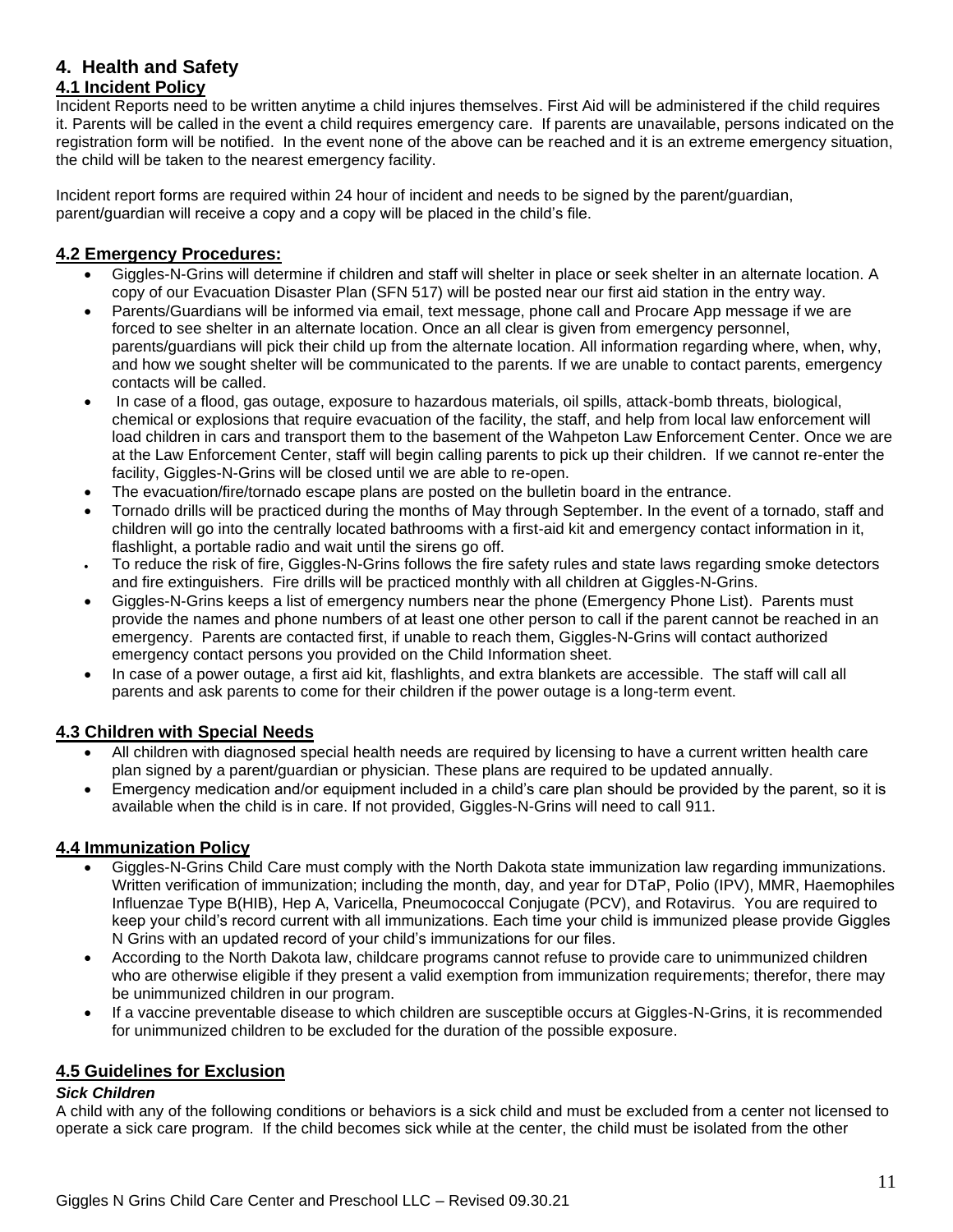children in care and the parent called for immediate pick-up. A sick child must always be supervised. The center must exclude a child:

- 1) Has a reportable illness or condition that the commissioner of health determines to be contagious, and a physician determines the child has not had sufficient treatment to reduce the health risk to others.
- 2) Is not able to participate in childcare program activities with reasonable comfort.
- 3) Requires greater need for care than the staff of Giggles-N-Grins can provide without compromising their ability to care for other children.
- 4) Appears to be severely ill this could include lethargy/lack of responsiveness, irritability, persistent crying, difficulty breathing or a quickly spreading rash.
- 5) Has a 100-degree Fahrenheit auxiliary/forehead (100.5-degree Fahrenheit ear) or higher temperature of undiagnosed origin before fever-reducing medication is given AND behavior change or other signs and symptoms (e.g., sore throat, rash, vomiting, diarrhea). An unexplained temperature above 100-degree Fahrenheit axillary/forehead in a child *younger than 4 months* should be medically evaluated.
- 6) Has diarrhea defined by more water stools or decreased form of stool that is not associated with changes of diet. Exclusion is required for all diapered children whose stool is not contained in the diaper (2 or more times in an hour), and toilet-trained children if the diarrhea is causing "accidents". In addition, diapered children with diarrhea should be excluded if the stool frequency exceeds 2 or more stools above normal for that child. Readmission after diarrhea can occur when diapered children have their stool contained by the diaper (even if the stools remain loose) and when toilet-trained children do not have toileting accidents. Special circumstances that require specific exclusion criteria include the following:
	- a) Toxin-producing *E coli* or *Shigella* infection, until the diarrhea resolves and the test results of 2 stool cultures are negative for these organisms.
	- b) *Salmonella* serotype Typhi infection, until diarrhea resolves. In children younger than 5 years with *Salmonella* serotype Typhi, 3 negative stool cultures are required.
- 7) Blood or mucus in the stools not explained by dietary change, medication, or hard stools.
- 8) Vomiting two or more times in the previous 24 hours unless the vomiting is determined to be caused by a noncommunicable condition and the child is not in danger of dehydration. Readmission after vomiting can occur 24 hours from the last time the child vomited.
- 9) Mouth sores with drooling unless the child's physician or local health department authority states that the child is noninfectious.
- 10) Skin lesions if they are weeping/draining/oozing and unable to be kept covered with a waterproof dressing.
- 11) Rash with fever or behavioral changes, until a physician has determined that the illness is not a communicable disease.
- 12) Tuberculosis, until the child's physician or local health department states child is on appropriate treatment and can return.
- 13) Impetigo, until 24 hours after treatment has been started.
- 14) Streptococcal pharyngitis (i.e., strep throat or other streptococcal infection), until 24 hours after treatment has been started.
- 15) Head lice or nits, until after first treatment.
- 16) Scabies, until after treatment has been given.
- 17) Chickenpox (varicella) until all lesions have dried or crusted (usually 6 days after onset of rash).
- 18) Persistent abdominal pain (continues for more than 2 hours) or intermittent abdominal pain associated with fever, dehydration, or other signs or symptoms of illness.
- 19) Rubella, until 6 days after the rash appears.
- 20) Pertussis, until 5 days of appropriate antibiotic treatment.
- 21) Mumps, until 5 days after onset of parotid gland swelling.
- 22) Measles, until 4 days after onset of rash.
- 23) Hepatitis A virus infection, until 1 week after onset of illness or **jaundice** or as directed by the health department (if the child's symptoms are mild). (Note: protection of the others in the group should be checked to be sure everyone who was exposed has received vaccine or receives vaccine immediately.)
- 24) Any child determined by the local health department to be the transmission of illness during an outbreak.
- 25) Siblings of children who are sent home sick.

# <span id="page-12-0"></span>*Procedure for Excluding a Child*

- 1) Ask the child's parent or guardian to pick up the child as soon as possible.
- 2) The teacher or caregiver will provide care for the child in a place where the child will be comfortable and away from other children, while still being supervised. The child should continue to be observed for new or worsening symptoms.
- 3) Follow the advice of the child's health care professional or the NDDoH.
- 4) Contact the NDDoH if there is a question about a reportable communicable disease. Document actions in the child's file with date, time, symptoms, and actions taken (and by whom); sign and date the document.
- 5) Sanitize toys and other items the child may have put in his or her mouth and continue to practice good hand hygiene. **\*Updated September 13, 2021**

#### **\*Updated September 13, 2021**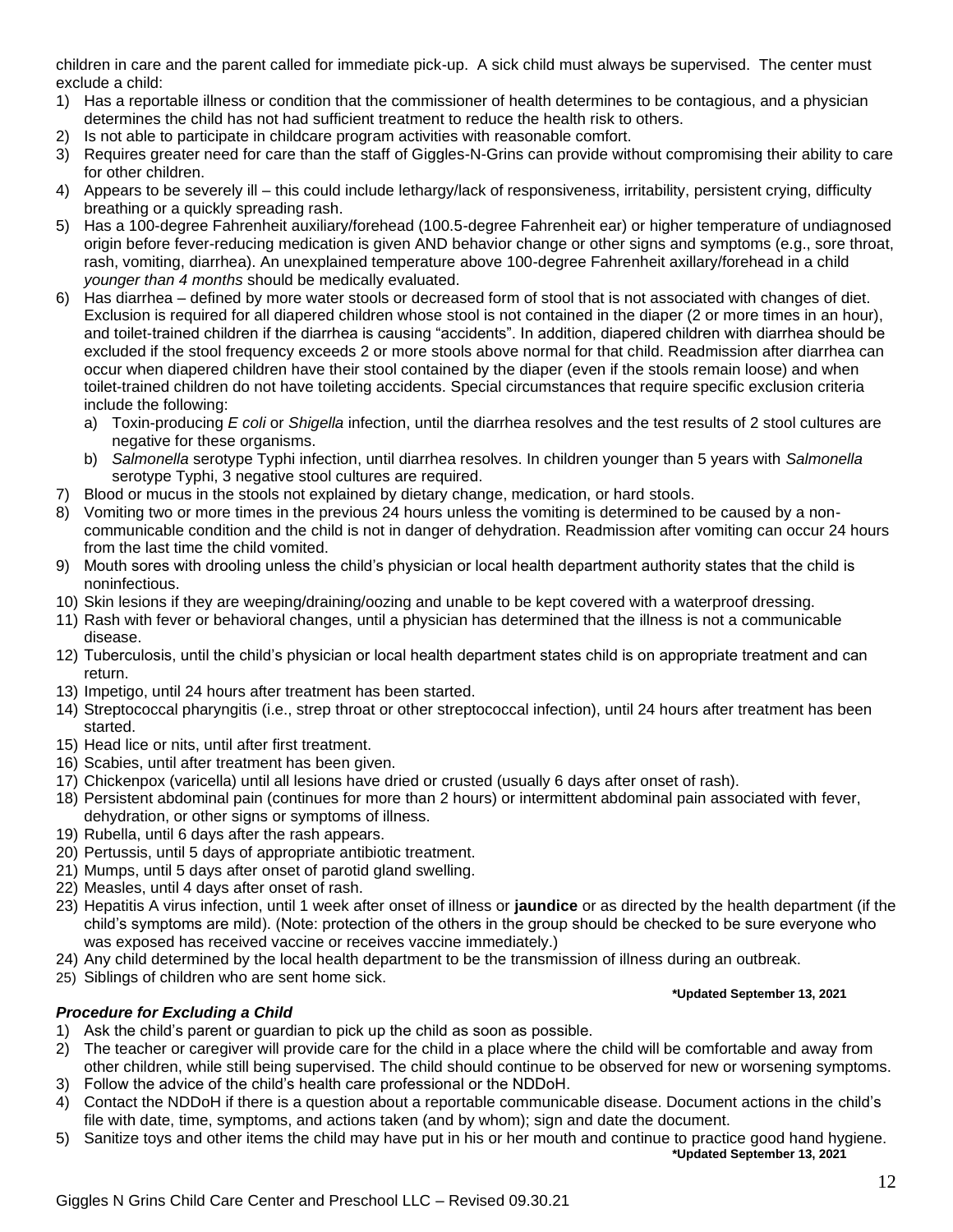#### <span id="page-13-0"></span>*COVID-19 Policy*

- 1) Any persons with COVID-19 or is displaying symptoms of COVID-19 is prohibited from entering the facility.
- 2) Persons who have had close contact exposure to someone who has COVID-19 is prohibited from entering the facility. Close contact is defined as:
	- a) Someone who was within 6 feet of an infectious person for a cumulative total of 15 minutes or more over a 24 hour period. Individuals that may have had direct contact with infectious secretions of someone with COVID-19 (e.g., being coughed or sneezed on) would also constitute as a close contact. A close contact is recommended to quarantine for 14 days from the last exposure to someone who tested positive for COVID-19.
- 3) Any child with a fever of 100.4 or higher is not permitted to attend daycare. If a sibling attends, they are also not permitted to attend. Child/Children may return to daycare 24 hours AFTER the fever has broken WITHOUT feverreducing medication.
- 4) Any child who has signs of an illness (flushed cheeks, rapid breathing or difficulty breathing without recent physical activity, fatigue, or extreme fussiness is not permitted to attend daycare. If a sibling is enrolled, they are also not permitted to attend. Symptoms need to be cleared up before the child/children can return to daycare.
- 5) Persons (children, staff, parents/guardians) who live in the same household as someone who is getting tested for COVID-19 may not return until test results are confirmed as negative AND the physician gives the O.K. to return to normal daily activities.
- 6) If any Persons (child, staff, parent/guardian) living in the same household tests positive, child/ren may not return to daycare until the North Dakota Department of Health gives an all clear. Typical isolation is 10 days for COVID-19 positive person and a 14-day quarantine (starts AFTER infected persons isolation ends) for all others (who do not have a confirmed positive). These time frames are subject to change based on new cases in the household. The North Dakota Department of Health will inform all Persons in the household of their isolation and quarantine times.
- 7) Masks will be required when Richland county Health Metrics increase to Moderate-Critical Risk. Parents and Guardians will be informed when masks will be required.

#### <span id="page-13-1"></span>*Notification of Infectious or Communicable Disease*

#### **\*Updated September 13, 2021**

Giggles-N-Grins Child Care must report cases of important infectious or communicable disease to all parents. This will be done by notifying all parents within 48 hours of any communicable disease incurred by a child. Be assured that this is anonymous and confidential.

Parents must notify the provider within 24 hours of the diagnosis of a serious contagious illness or parasitic infection listed below:

Acute Flaccid Myelitis **Rabies Hepatitis C Rabies Rabies** 

Anaplasmosis Hepatitis D **-Animal Anthrax E -Human** Arboviral Infection (other) HIV/AIDS Infection Rocky Mountain spotted fever Babesiosis Influenza **Rubella Botulism Example 3 Constructed Salmonellosis -Pediatric deaths Salmonellosis Salmonellosis Brucellosis Example 3** and Seasonal **Scabies outbreaks in institutions Scabies** outbreaks in institutions Campylobacteriosis -**Suspect novel, PCR Influenza A** Shigellosis *Candida auris* **unsubtypable Smallpox** Carbapenem-resistant organisms Jamestown Canyon virus disease *Staphylococcus aureus* -*Enterobacteriaceae* **Laboratory incidents with possible** -Vancomycin-resistant and -*Pseudomonas aeruginosa* **release of category A agents or** intermediate resistant (VRSA and Chickenpox (varicella) **novel influenza virus** VISA) – any site Chikungunya virus disease La Crosse encephalitis *Staphylococcus* **enterotoxin B** Chlamydial infection Legionellosis **intoxication Cholera Cholera Leptospirosis St. Louis encephalitis Cluster of severe or unexplained** Listeriosis *Streptococcus pneumoniae* infections **illnesses and deaths** Lyme disease (invasive) Coccidioidomycosis Malaria Syphilis Creutzfeldt-Jakob disease **Measles (rubeola)** Tetanus Cryptosporidiosis **Melioidosis** Tickborne disease (other) Cyclosporiasis **Meningococcal disease (invasive)** Trichinosis **Dengue Community Community Community Community Community Community Community Community Community Community Community Community Community Community Community Community Community Community Community Community Community Comm Diphtheria Nipah virus infections -Disease Eastern equine encephalitis** Nosocomial outbreaks -Infection *E. coli* (Shiga toxin-producing) **Novel severe acute respiratory Tularemia** Ehrlichiosis **illness Typhoid fever Foodborne/waterborne outbreaks** Pertussis **Notational Except Constructs Unexplained or emerging critical** Giardiasis **Plague illness/death Glanders Poliomyelitis** Vibriosis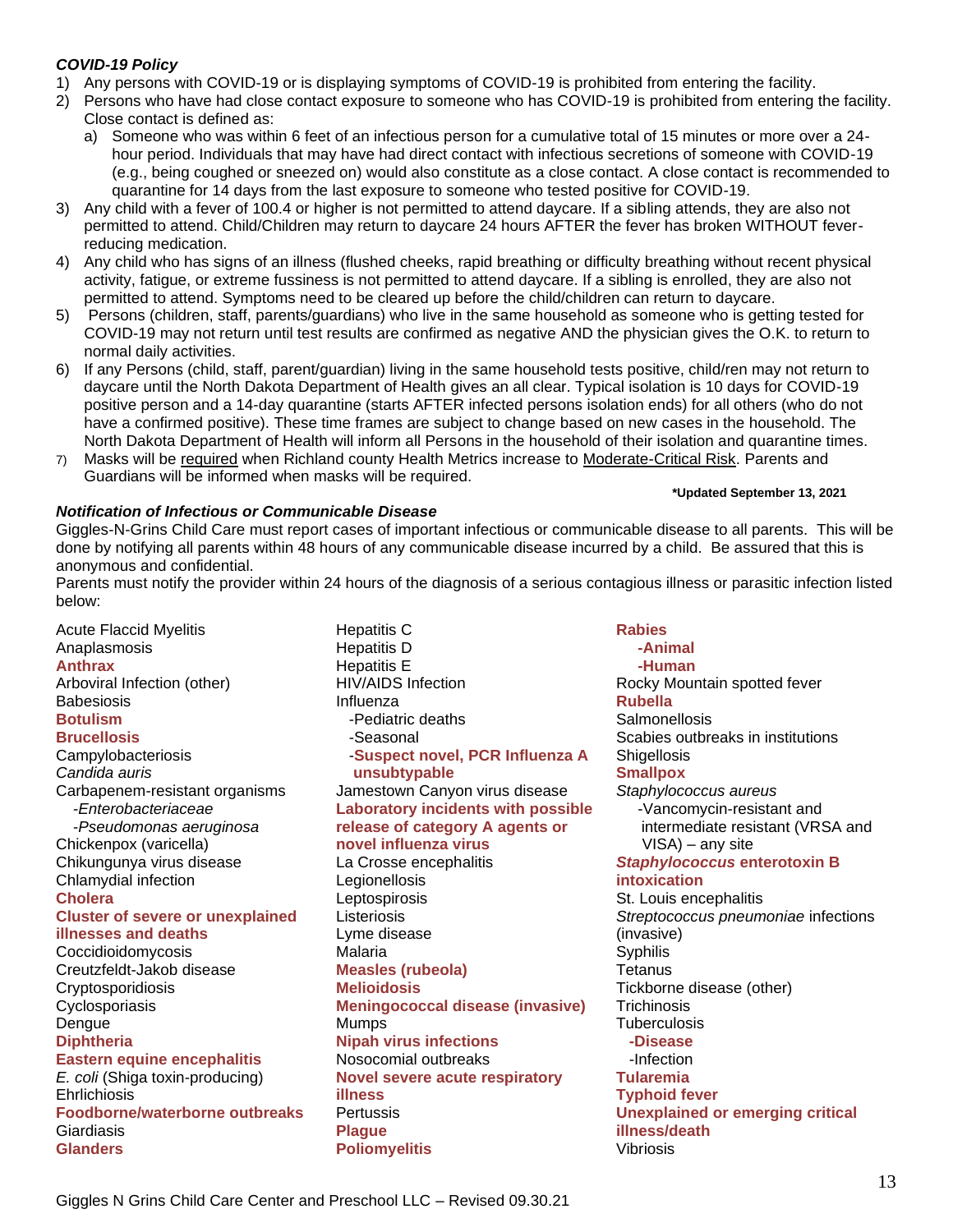Gonorrhea Powassan virus disease **Viral hemorrhagic fevers** *Haemophilus influenzae* (invasive) **Q fever Weapons of Mass Destruction Hantavirus suspected event Hempolytic uremic syndrome** West Nile Virus Nile Virus Nile Virus Nile Virus Nile Virus Nile Virus Nile Virus Ni **Hepatitis A Yellow fever** Hepatitis B Zika virus **If highlighted red, report immediately: 800-472-2180 or 701-328-2378**

#### **\*Updated September 13, 2021**

#### <span id="page-14-0"></span>*Lice*

Giggles N Grins is a nit free zone. If your child is found to have nits or lice, they will be asked to be picked up and remain home until the Richland County Health Department has deemed them nit free and that they may return to daycare. To make

# <span id="page-14-1"></span>**4.6 Medication Policy**

- 1) Giggles N Grins cannot give any medication whether it is prescribed or over the counter without written permission from parent or guardian.
- 2) Permission forms must be filled out in its entirety. A date to stop medication date will need to be filled in for over-thecounter medication as well. Over the counter medications cannot be kept at Giggles N Grins on an "as needed" basis.
- 3) All prescribed medication must be in an original container and parents need to supply their own syringe, spoon, or cup with the child's name labeled. Pharmacies will supply a second container with label if you request one. Containers need to list:
	- a) Name of child Cannot be in someone else's name
	- b) Directions for giving medications
		- Dose, time, number of days, and if given by mouth, eye drops, or applied topically to skin
	- c) Name of prescribing health professional
	- d) Date prescription was filled
	- e) Date medication expires
- 4) All Over the Counter medication must be in the original containers
	- a) Name of the child must be written on the container not just the outside box
	- b) Directions should be visible
	- c) Dose given by parent or guardian must match what is stated on the label otherwise a health professional must provide signed, written instructions for a dose that does not match the recommended dose on the packaging or if the instructions state "ask a doctor" for dosage.
	- d) Permission for over-the-counter medication is good for the number of days the medication can be given according to the instructions on the label or the number of days ordered by the health care provider.
- 5) We **will not** take expired medication.
- **6) Parents and Guardians are required to give the first dose of any medication to their children at home to monitor for any side effects or allergic reactions.**
- **7)** We will not give a child medication someone else has prepared. Parents or guardians who administer medication to their child must stay until their child is finished (i.e., if an infant is given medication in a bottle prepared by a parent or guardian – parent must take bottle home to be washed).
- <span id="page-14-2"></span>**8)** Parent's must be sure staff know how to administer medication before leaving.

# **4.7 Outdoor Play**

Children should be dressed appropriately for outside activities. It is important that children get outside daily unless temperature and weather conditions make this impossible. Each classroom has a chart dedicated to high and low temperatures that would prevent children from going outside. National Standards for Child Care recommends that children are taken outside when temperatures are above 15 degrees F (wind chill and temperature) and below 90 degrees F (heat index).

Playing outside every day is important for children's health and development. Children cannot get sick by going outside. Going outside actually can keep children healthier. The National Health and Safety Standards for Child Care recommend that child care providers take children outside at least one every day, if the weather is not severe. If a parent requests that their child not go outside, without a written explanation from the child's physician, the child should not be in child care. One child should not affect the planned activities for all of the children in care. Even on days when it may be too cold to play for an extended period, a short walk can be beneficial. Children need to be dressed appropriately to play outdoors safely. Parent should make sure their children have the following winter clothing with them every day so they can play outdoors during cold weather:

- Hat
- Mittens/gloves
- Boots
- Winter coat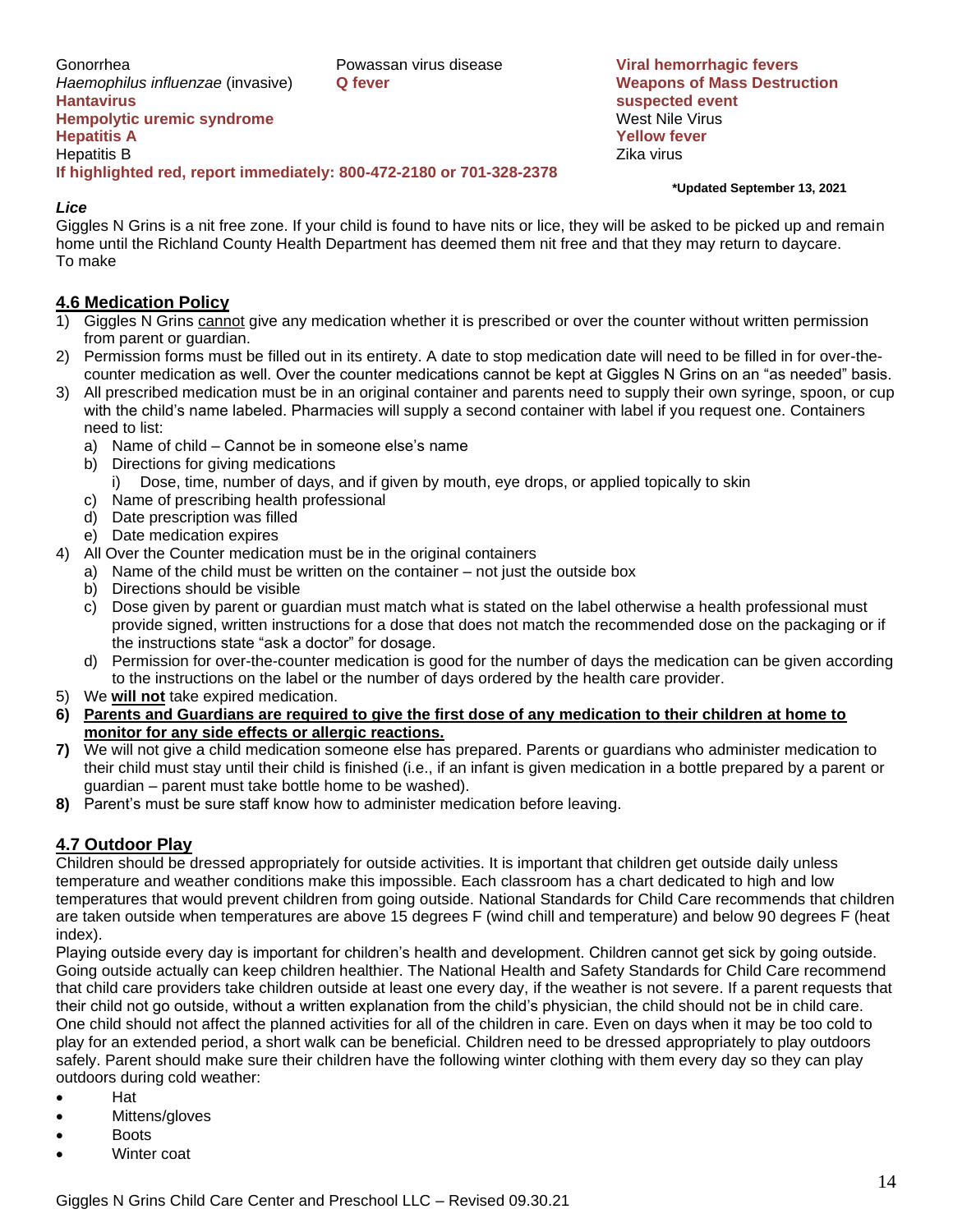#### Snow pants

Hats, mittens, and boots are especially important because ears, fingers and toes are the parts of a child's body that most easily become frostbitten. Scarves and hoods are not recommended because they have caused strangulation and other serious injuries on the playground.

#### <span id="page-15-0"></span>*Playground Rules*

- 1. Employees must NEVER leave a child outside alone.
- 2. When outside, employees will instruct the children in pedestrian safety and enforce strict adherence.
- 3. Children will stay within the playground area unless accompanied by an adult.
- 4. Children will not be allowed to go back into the center alone they must be accompanied by an adult.
- 5. Equipment must be used appropriately and the way it was intended.
- 6. Playground must be kept clean of trash.
- 7. No pushing or shoving of any kind.
- 8. Rocks, sticks, grass, ice, snow, mulch, etc. must NOT be thrown.

#### <span id="page-15-1"></span>*Sun Safety Policy*

Giggles N Grins Child Care Center and Preschool LLC is committed to protecting all children and staff from the harmful effects of the UV rays from the sun. Our sun safety policy is as follows:

We will educate children, staff, and families on sun protection.

- Parents will receive our sun safety policy upon enrollment of their child(ren) in our program.
- Information on sun safety practices will be posted and included in our newsletters.
- Staff will incorporate sun safety awareness through activities, displays, and materials in their classrooms.
- New staff will be orientated to this policy at the time of hire.
- This policy will be reviewed by staff and parents on a yearly basis
- Sun protection practices will be followed year-round.

We will follow procedures to reduce sun damage and heat illness

- We will limit sun exposure between 11:00 am 2:00 pm. We will schedule outdoor activities before and after whenever possible.
- We will seek shade and provide shade for children and staff whenever possible.
- Parents will be encouraged to provide wide-brimmed hats for their child(ren).
- Parents will be encouraged to provide unbreakable sunglasses for their child(ren) that offer UVA and UVB protection.
- Parents will be required to provide sunscreen with an SPF of 15- 50 for their child at the childcare facility. Sunscreen needs to offer protection from UVA and UVB rays and be water resistant.
- Sunscreen will be applied with signed written parental permission to all children 6 months and older prior to outdoor activities.
- Signed written permission will be required if parents request that sunscreen is NOT applied to their child if over 6 months of age.
- Infants under 6 months of age will be kept out of direct sunlight since they are not recommended to use sunscreen. Written orders and instructions from a health care provider are required if parents request sunscreen to be applied to their infant if under 6 months of age.
- If a child arrives during outdoor play, parents will be asked if sunscreen has been applied. If not, sunscreen will be applied, and the child will be encouraged to play in a shaded location (if available) for 20 minutes to allow the sunscreen to become effective.
- Water will be provided and offered frequently for children during outdoor activities.
- Outdoor activities will not be allowed if the heat index is 89 degrees F or higher.
- Staff and children will be watched carefully for heat related illness such as heat exhaustion and heat stroke.

We will follow the recommended guidelines for using sunscreen.

- Gloves do not need to be worn to apply sunscreen. Staff do not need to wash their hands between applications to each child unless a child has an allergy to a sunscreen or if a child has open wounds, cuts, blisters, or rashes on skin.
- Sunscreen will be applied 20-30 minutes before outdoor activities and will be re-applied every 2 hours.
- Sunscreen will be applied to all exposed skin, including the child's scalp if the child is bald and not wearing a hat. We will avoid getting sunscreen into the child's eyes or mouth.
- Spray sunscreens are prohibited. Spray sunscreens are prohibited due to the possibility of inhaling the sunscreen or spraying the sunscreen into the eyes.
- Children who apply sunscreen to themselves will be closely supervised to ensure all exposed areas are covered. Children are recommended to wash their hands after applying sunscreen (hands can become slippery or can be rubbed into eyes).
- If sunscreen and insect repellent both need to be applied, the sunscreen will be applied first. Combination products with DEET and sunscreen are prohibited. The sunscreen is not as effective when combined with DEET and sunscreen needs to be re-applied more often than the DEET can be.
- Sunscreen will be stored out of the reach of children.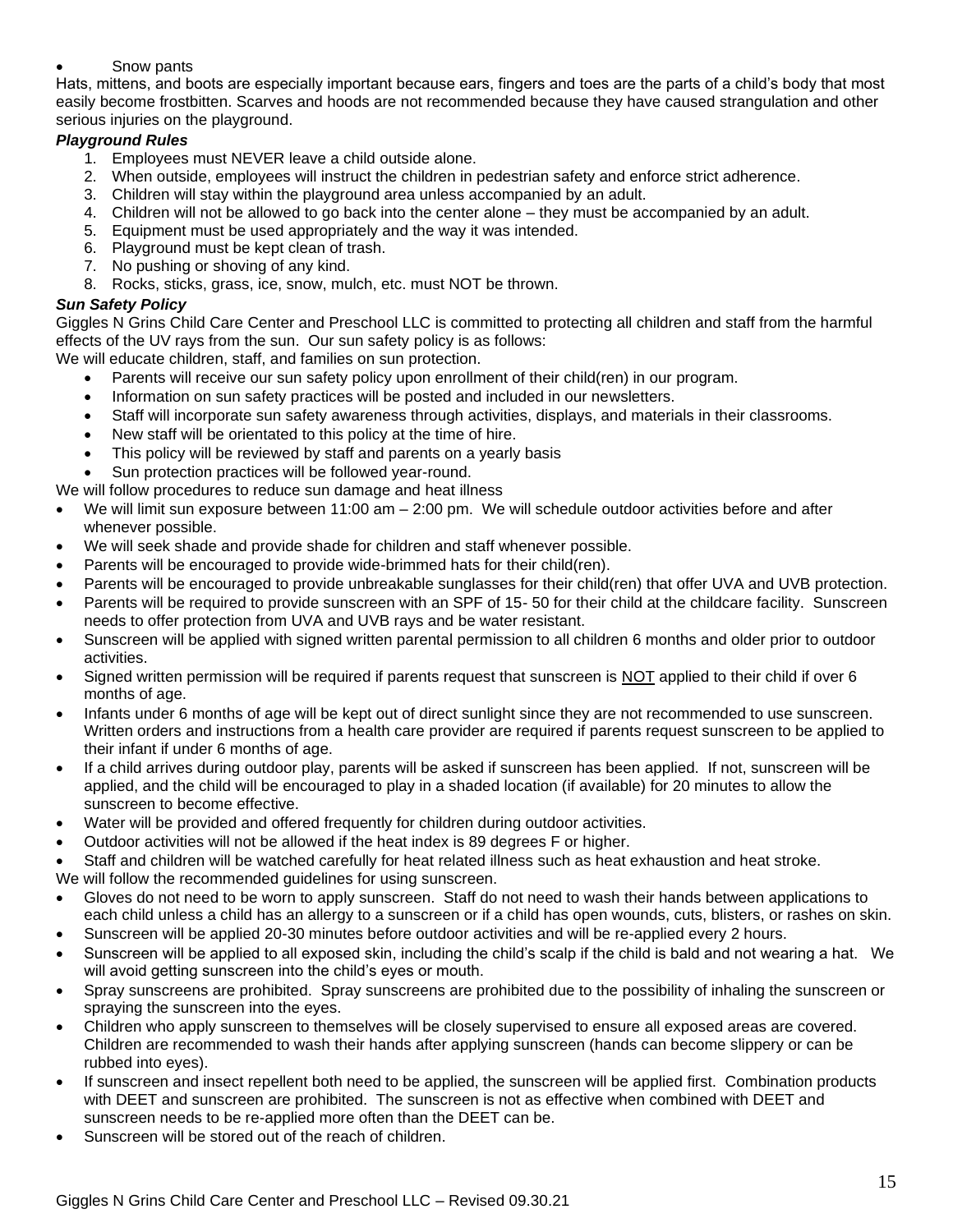- Expired sunscreen will not be used. Sunscreen should not be stored in extreme heat and should be discarded upon expiration or after 3 years if no date is printed on the product.
- Staff will act as role models for children and demonstrate sun safety practices.
- Staff will wear appropriate hats and clothing outdoors.
- Staff will wear sunglasses that provide UVA and UVB protection.
- Staff will wear sunscreen.

# <span id="page-16-0"></span>*Aquatic Activity Policy*

- 1. As per licensing requirements, written parental permission and a written description of a child's swimming ability is required before child(ren) participate in any aquatic activity.
- 2. There is not a permanent swimming/wading pool at our facility. We do have access to small removable wading pools.
- 3. The following types of water activities are provided at our childcare program:
	- a. Wading pool (kiddy pool)/water table
	- b. Field trips to the pool (school age class only)
	- c. Water squirters
	- d. Water balloons
	- e. Water games
- 4. All swimming pools are approved yearly by the local public health unit.
- 5. Children are not allowed to use hot tubs.
- 6. Wading pools are emptied, cleaned, and disinfected daily. Only potable water is used to fill the wading pool.
- 7. Wading pools are emptied when not in use.
- 8. Lifeguards are not considered to be teachers/caregivers. Lifeguards will not be counted in the child: staff ratio at a public pool.
- 9. Program will maintain child-to-staff ratios as follows:

| AGE GROUP       | CHILD-TO-STAFF SUPERVISION RATIO |
|-----------------|----------------------------------|
| <b>Infants</b>  | 4 to 1                           |
| <b>Toddlers</b> | $5$ to 1                         |
| 3 years         | 7 to 1                           |
| Preschool       | 10 to 1                          |
| School - Age    | 10 to 1                          |

- 10. Child-to-staff ratios will always be maintained.
- 11. Staff will not be involved in any activity other than directly supervising the children during water activities.
- 12. Children will be always kept in sight during water activities.
- 13. Staff are certified in pediatric first aid and CPR and will always be present during water activities.
- 14. A phone and a first aid kit will always be kept readily accessible.
- 15. Children in diapers are required to wear diapers designed for swimming/water activities.
- 16. Children with diarrhea or open sores will not be allowed to participate in water activities.

#### <span id="page-16-1"></span>**\*Updated July 23rd, 2021**

#### **4.9 Meals and Snacks to be Served:**

All food is prepared onsite. Food served during the day will include a serving from each of the basic food groups as defined by the United States Department of Agriculture (USDA). Giggles-N-Grins participates in the Child and Adult Care Food Program (CACFP). This program employs strict standards on what we are and are not able to serve as creditable food. We strive to exceed these standards by offering a variety of whole grains, fruits, vegetables, and lean protein foods. Whole fruits will be offered more often than 100% fruit juice, and no sugary beverages (soft drinks, Kool-Aid, sports drinks, etc.) will be offered to children.

#### <span id="page-16-2"></span>*Meals and Snacks*

- A cycled 6-week menu is posted on the bulletin board in the entry way of our facility.
- Children are encouraged to eat but coercion or force feeding is NEVER allowed.
- We supply breakfast, snacks, and lunch. We cannot deny a child a snack while they are in our care.
- Adaptations concerning special food requirements for medical reasons must have a signed medical statement from the child's physician.
- Children with food allergies will be fed alternative creditable foods to ensure that chances of an allergic reaction are reduced. Classrooms of children with food allergies will post a poster stating, **"***Food Allergy* (replaced with specific item) **Aware"**.
- **Food and drinks brought from home or restaurants are not allowed.** Exceptions for treats include:
	- o Birthday celebrations
	- o Assigned snack day for an activity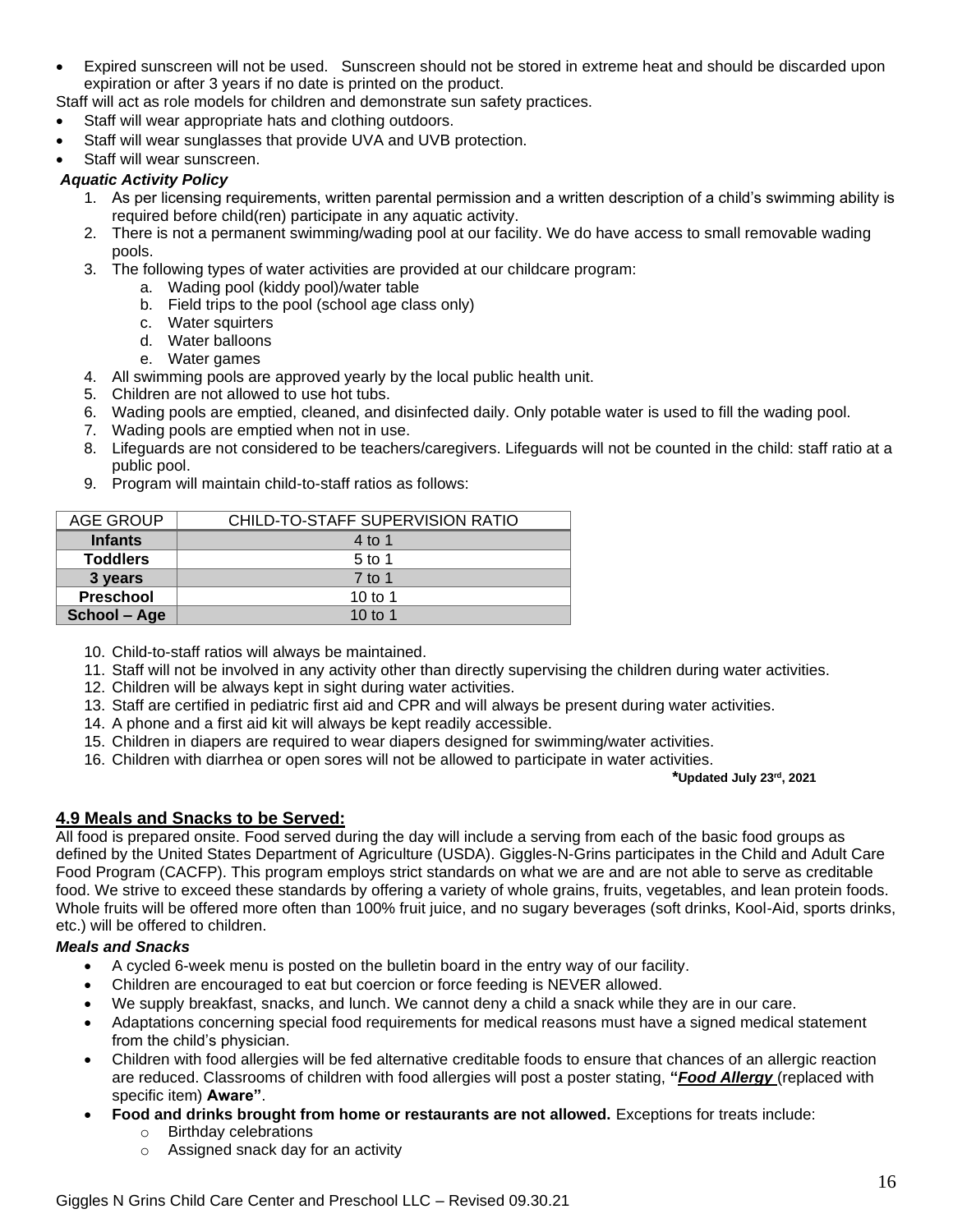Special holidays (Christmas, Valentine's Day, Halloween, etc.)

#### <span id="page-17-0"></span>*Infants*

- Infants (younger than 12 months) will be fed on demand. A written order from the infant's physician is needed for alternative feeding instructions. This includes scheduled feeding times and rice cereal in bottles.
- Giggles N Grins provides **Members Mark (Enfamil Equivalent) Formula** at no cost to the parents. Parents are responsible to provide formula if they opt out of using the Members Mark formula or are breastfeeding their infant.
- Please notify Giggles-N-Grins of the types of foods being introduced to your infant and we will serve them to the infant as part of their daily meal routine. Giggles-N-Grins provides **Gerber stage 1 & 2** infant food at no cost to the parents.
- Breastfeeding mothers will be supported and encouraged to continue breastfeeding when their infants enter my care. Breastfeeding mothers will be provided a private and sanitary place to breastfeed their baby or express their milk, with an electrical outlet and comfortable chair. In addition, refrigerator space will be made available to store expressed milk. We are trained on the handling of human milk and will follow guidelines from the American Academy of Pediatrics and Centers for Disease Control in ensuring that breast milk is properly treated.

# <span id="page-17-1"></span>**4.10 Toilet Training:**

Toilet training is a joint effort from the parents and the staff to make it a successful experience. It is recommended to have a discussion with child's caregiver before starting toilet training. It is also important to consider if the child is developmentally/physically ready (follows simple directions, remains dry for at least 2 hours at a time during the day, dry after nap time, regular and predictable bowel movements, walks to and from the bathroom, pulls down own pants and pulls them up again, seems uncomfortable with soiled or wet diapers, seems interested in the toilet, has asked to wear grown-up underwear). It is important to follow a consistent routine both at home and at Giggles-N-Grins. Please bring several extra sets of clothing to help make this an easier transition for all parties involved in this process. Dress child in clothing that is easily accessible for toilet training. Overalls, buttoned onesies, jeans etc. are NOT easily accessible for toilet training. Pull-ups are recommended until the child has mastered toilet training.

# <span id="page-17-2"></span>**4.11 Naps and Rest Time:**

There is a daily nap or rest period for children according to the child's age, needs and parent's wishes. Parents/Guardians are responsible for providing a crib sheet for those children ages 12 months and older. Please label child's belongings with a permanent marker. You may bring a special blanket or other security item for naptime. Children's nap items will be stored separately in their own labeled, large Ziplock bag. Nap items will be washed once a week by staff members. Those children who do not nap will be provided a space for quiet play.

#### <span id="page-17-3"></span>**4.12 Infant Sleep Policy**

Ensuring infants are safe while they sleep is very important to our program. For this reason, Giggles N Grins has created a policy on safe sleep practices for infants up to 1 year old. We follow the recommendations of the American Academy of Pediatrics (AAP) and the Consumer Product Safety Commission (CPSC) to provide a safe sleep environment and reduce the risk of sudden infant death syndrome (SIDS). SIDS is the "sudden death of an infant under 1 year of age, which remains unexplained after a thorough investigation." The staff, substitute staff, and volunteers at Giggles N Grins adhere to the following policy.

#### <span id="page-17-4"></span>*Sleep Position*

- All infants (under one year of age) will be placed completely flat on their backs in a safety approved crib or playpen for sleep unless a written note from the infant's health care provider is provided stating the medical reason and the specific time frame that an alternate sleep position or alternate sleep surface (ex. car seat) is to be followed. Written permission from both parents must also be obtained in order to follow the order. Giggles N Grins reserves the right to refuse care if Giggles N Grins staff members do not feel comfortable following the order. Sleeping equipment does NOT include infant swings, an infant bouncy, etc.
- Infants will always be placed completely flat on their backs for sleep. However, when an infant can easily turn front to back and back to front, they can remain in whatever position they prefer to sleep.
- All infants' heads/faces will remain uncovered when sleeping.
- Infants will remain lightly clothed and will not be over-layered to prevent overheating.
- Headbands, bibs, necklaces, hooded sweatshirts, and hats will be removed before laying an infant down for sleep. Amber necklaces and bracelets are prohibited.
- Pacifiers will not be tied around an infant's neck or clipped on to an infant's clothing. Pacifiers will be checked for cracks/tears before use. No stuffed animals/toys will be attached to the pacifier.
- Positioning devices or wedges are not recommended and will not be used without a written order from a health care provider. Giggles N Grins reserves the right to refuse care if Giggles N Grins does not feel comfortable following the order.
- Blankets are not recommended. If used, only one thin blanket is allowed.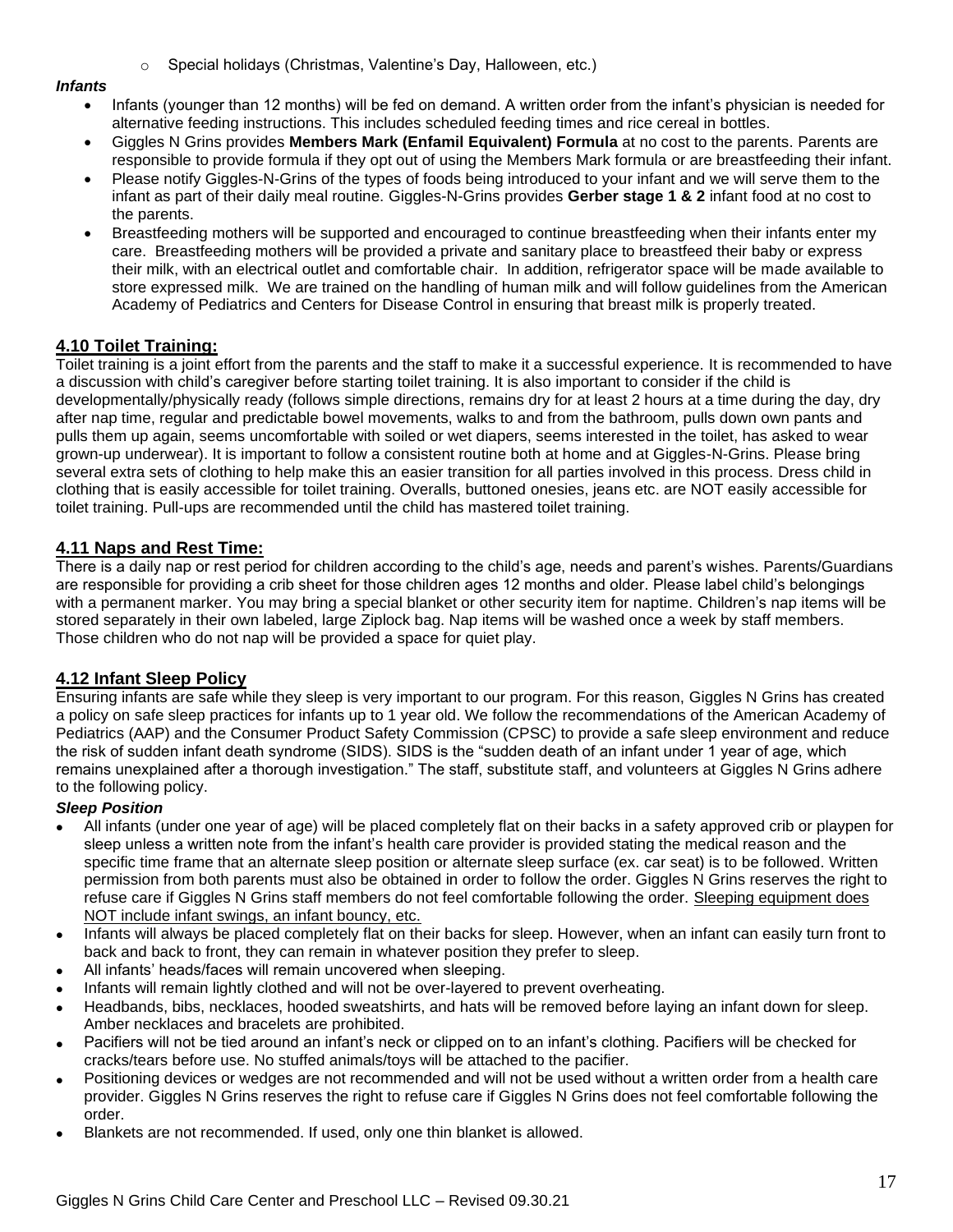- Swaddling is not recommended. If swaddled, only one thin blanket will be used no higher than infant's shoulders. Swaddling will be discontinued once the baby reaches 2 months of age or sooner if showing signs of rolling.
- Sleep sacks are recommended instead of blankets. Swaddle sleep sacks will not be used once the infant reaches 2 months of age or sooner if showing signs of rolling.
- Written parental permission must be obtained to use one blanket, sleep sack, pacifier, or security item for sleep. Copy will be posted by each child's crib/playpen.

### <span id="page-18-0"></span>*Sleep Environment*

- Our program will use CPSC guidelines for safety-approved cribs and playpens.
- Hardware will be checked weekly on cribs to make sure no pieces are loose, broken or missing.
- The mattress of the crib will always be kept in the lowest position.
- No crib toys or mobiles will be attached to the crib or playpen. No items will be hung over the side of the crib/playpen when an infant is in the crib/playpen.
- No monitors/devices are allowed to be attached to an infant or placed in the crib/playpen.
- All items will be kept out of the reach of an infant in the crib or playpen.
- Infants will not sleep on water beds, sofas, soft mattresses, car seats, swings, bouncy seats, Boppys, or other soft surfaces.
- Soft materials such as pillows, stuffed toys, loose bedding, bumper pads, quilts, (including breathable/mesh bumper pads) and comforters will not be placed in infants' sleep environment.
- If a crib is used, infants will only sleep on a firm tight-fitting mattress with a properly fitting fitted crib sheet.
- If a playpen is used, infants will only sleep on the pad provided by the manufacturer with a properly fitting playpen sheet. Pad will maintain shape when fitted sheet is used; lay flat and meet all four corners of frame. No extra padding or mattresses will be added. Velcro attachments will be used to keep pad in place.
- Playpen mesh will be less than  $\frac{1}{4}$ " and free from tears/holes.
- Playpen frame will be structurally intact and checked often to make sure the frame is sturdy.
- Bassinets will not be used.
- Bassinet inserts and changing pad inserts for playpens will not be used.
- Infants will not share cribs/playpens at the same time.
- Smoking will not be allowed within 20 feet of Giggles N Grins. Staff will not be permitted to smoke on their breaks during work hours.

# <span id="page-18-1"></span>*Supervision*

- A staff member will visually check on the sleeping infants regularly (every 10-15 minutes) to view the color of infant's skin, to check on infant's breathing, to monitor for signs of overheating, to re-adjust blanket/clothing if needed, make sure the head/face is uncovered. Lighting in the room will be bright enough to see the infant's skin color and breathing.
- Sleeping infants will always be within hearing of staff. Monitor will be used if staff is not always present in the room. Music/sound machines will be placed at a low volume to ensure infants' noises can be heard.
- When infants are awake, they will have supervised "tummy time".
- Infants will spend limited time (maximum of 15 minutes x 2 times a day) in restrictive equipment (ex. swings, bouncer/infant seats, etc.) when they are awake.

#### <span id="page-18-2"></span>*Arrival/Departure*

- All infants must be removed from their car seats (and have outer clothing removed) by their parents and given to the staff when they arrive.
- All staff, substitute staff, and volunteers are not allowed to place infants in their car seats unless Giggles N Grins is transporting the infants for emergency purposes.

#### <span id="page-18-3"></span>*Training*

- All staff, substitute staff, and volunteers at Giggles N Grins will be trained on safe sleep policies and practices before any individual is allowed to care for infants and yearly.
- Safe sleep policies and practices will be reviewed with all staff, substitute staff, and volunteers each year.
- Documentation that staff, substitutes, and volunteers have read and understand these policies will be kept in each child's file.
- All staff, substitutes, and volunteers at Giggles N Grins will be trained on emergency procedures for unresponsive infants as well as what to do when they have a question or need assistance before, they are allowed to care for infants.

#### <span id="page-18-4"></span>*When the Policy Applies*

<span id="page-18-5"></span>This policy applies to all staff, substitute staff, parents, and volunteers when they are caring for infants at Giggles N Grins.

#### **4.13 Biting Policy:**

Biting is unfortunately not an unexpected behavior for toddlers. Staff recognize that at times some children, for a variety of reasons, attempt to bit other children. Some reasons for biting are as follows:

**Infants**: Experimental, sensory pleasure, teething

**Toddlers**: Frustration, fatigue, attention seeking, confined spaces, inability to communicate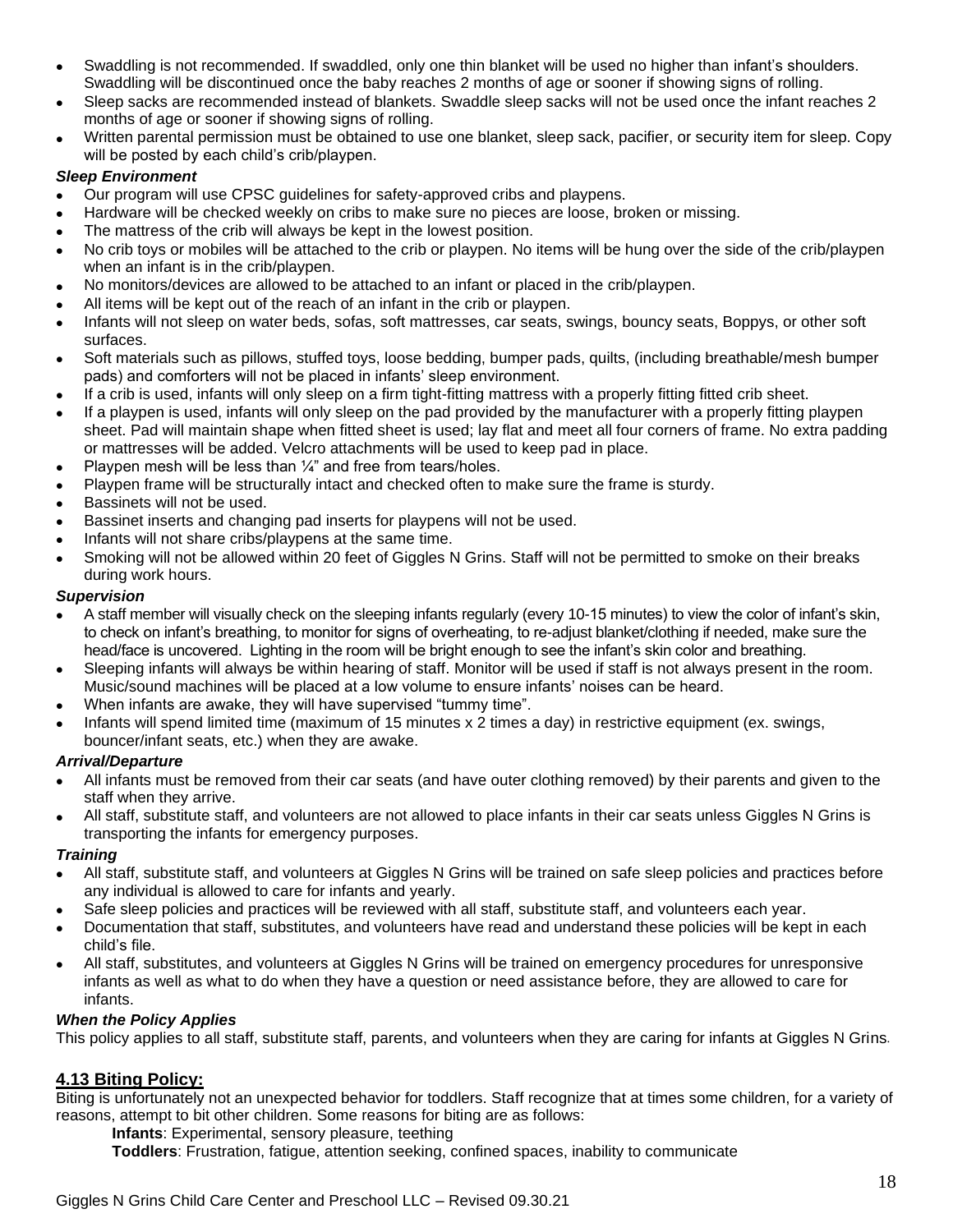#### **Preschoolers**: Aggression, deliberate.

Biting can be harmful to other children and to staff. As a day care, we understand that biting, unfortunately, is a part of a day care setting. Our goal is to help identify what is causing the biting and resolve these issues. If the issue cannot be resolved, this policy serves to protect the children that are bitten. If a biting incident occurs, state regulations require that the parent of the child biting and the parent of the child who was bitten will be contacted. Names of the children are not shared with either parent.

#### <span id="page-19-0"></span>*When Biting Does Occur:*

Our staff strongly disapproves of biting. That staff's job is to keep the children safe and help a child that bites learn the different, more appropriate behavior. We do not use techniques to alarm, hurt, or frighten children such as biting back or washing a child's mouth out with soap. Staff will use age-appropriate behavior strategies for children who are biting. Staff will attempt to keep frustration levels of children low by providing plenty of stimulation to engage children's interests, having smaller groups of children (e.g., inside group/outdoor group), and using distraction techniques to minimize incidents.

#### *For the child that was bitten:*

- 1. First aid is given to the bite. It is cleaned with soap and water. If the skin is broken, the bite is covered with a bandage.
- 2. Parents are notified.
- 3. An incident report form is filled out documenting the incident.

# *For the child that bit:*

- 1. The teacher will firmly tell the child "No! Do not bite!"
- 2. The child will be placed in time out for no longer than the child's age (two-year-old, two minutes).
- 3. The parents are notified.
- 4. A Biting Report is filled out documenting the incident.

#### <span id="page-19-1"></span>*When Biting Continues:*

- 1. The child will be shadowed to prevent any biting incidents.
- 2. The child will be observed by the classroom staff to determine what is causing the child to bite (teething, communication, frustration, etc.) The administrative staff may also observe the child if the classroom staff is unable to determine cause.
- 3. The child will be given positive attention and approval for positive behavior.

#### <span id="page-19-2"></span>*When Biting Becomes Excessive:*

There are three steps to excessive biting:

- 1. If the child inflicts 3 bites in one week period (5 weekdays) in which the skin of another child or staff member is broken or bruised or the bite leaves a significant mark, a **conference will be held with the parents or guardian** to discuss the child's behavior and how the behavior may be modified.
- 2. If the child again inflicts 3 bites in a one-week period (5 weekdays) in which the skin of another child or staff member is broken or bruised or the bite leaves a significant mark, the child will be suspended for **2 business days**.
- 3. If the child once again inflicts 3 bites in a one-week period (5 weekdays) in which the skin of another child or staff member is broken or bruised or the bite leaves a significant mark, **the parents will be asked to make other day care arrangements.**

If a child, who had been through steps 1 and/or step 2, goes 3 weeks (15 weekdays) without biting, we will go back to step one if the child bites again.

#### **If a child bites twice in a 4-hour period, the child will be required to be picked up from Giggles-N-Grins for the remainder of the day. This will not count towards the 2-day suspension.**

\***Updated September 14th, 2021** \*\*\*This policy is effective January 27th, 2017. All past experiences of biting are not included in this policy as the policy was not in effect at the time of the biting. All biting occurrences from today forward will be counted towards a child's total biting incidents.

# <span id="page-19-3"></span>**4.14 Inappropriate and Unacceptable Behavior Policy:**

Giggles-N-Grins must ensure that the play and learning environments for all children is safe, respectful, fun, and provides a model of proper behavior to all children within our care. We also must ensure that inappropriate and unacceptable behavior is addressed in a timely, consistent, and fair manner for the well-being of each individual child as well as the group. This policy will also take into consideration the age and developmental maturity of each child. This policy will address our plan for Inappropriate and Unacceptable Behavior.

# **Inappropriate and Unacceptable Behavior may include (but is not limited to):**

- 1) Aggressive, physical, or verbally threatening actions directed at another child or staff member.
- 2) Profane or abusive language (does not have to be directed at another individual)
- 3) Refusal to comply with a teacher's instruction or request.
- 4) Treating Giggles-N-Grins (or another individual's) property with a lack of respect.